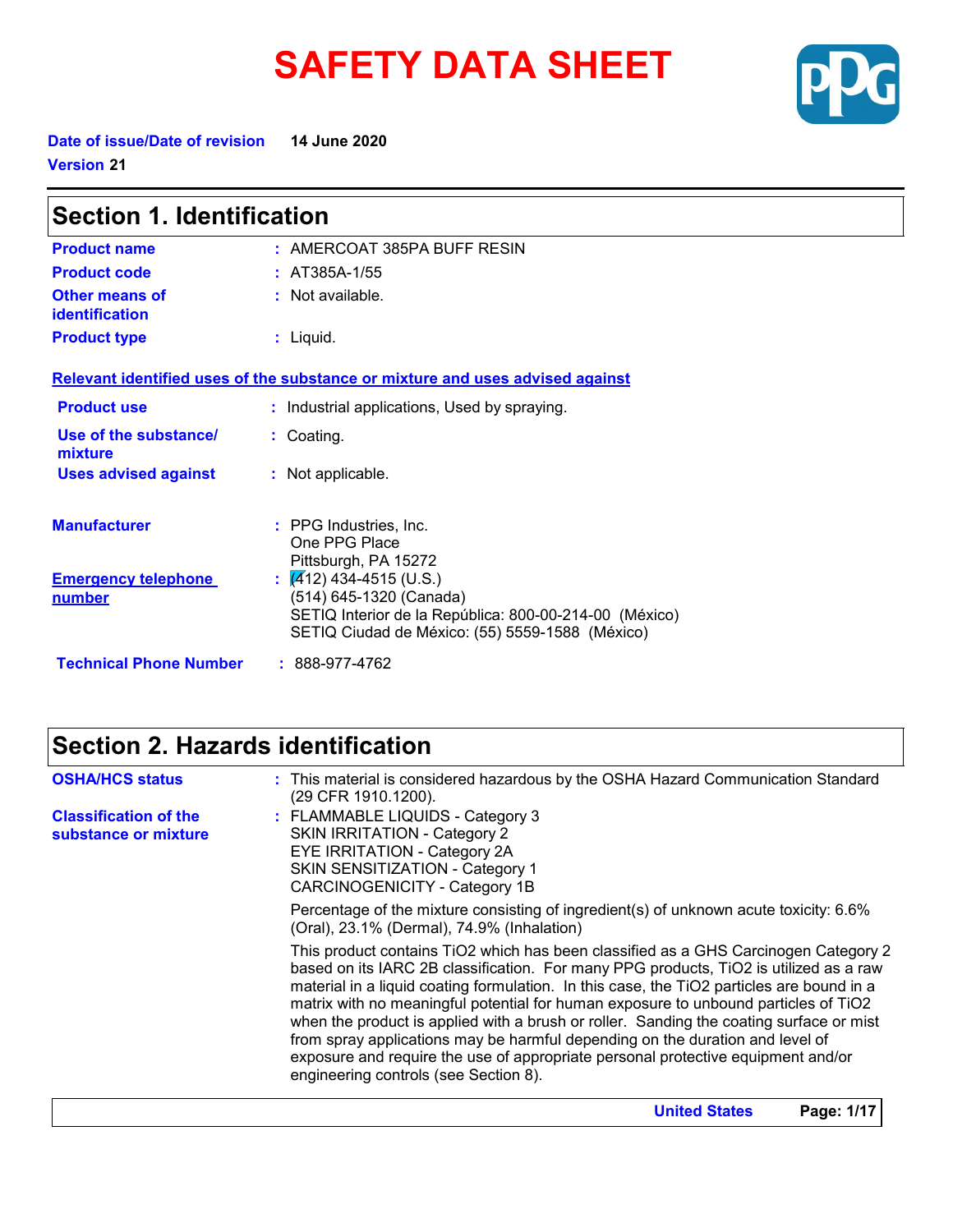## **Section 2. Hazards identification**

### **GHS label elements**

**Hazard pictograms :**



| <b>Signal word</b>                         | : Danger                                                                                                                                                                                                                                                                                                                                                                                                                                                                                    |
|--------------------------------------------|---------------------------------------------------------------------------------------------------------------------------------------------------------------------------------------------------------------------------------------------------------------------------------------------------------------------------------------------------------------------------------------------------------------------------------------------------------------------------------------------|
| <b>Hazard statements</b>                   | : Flammable liquid and vapor.<br>Causes skin irritation.<br>May cause an allergic skin reaction.<br>Causes serious eye irritation.<br>May cause cancer.                                                                                                                                                                                                                                                                                                                                     |
| <b>Precautionary statements</b>            |                                                                                                                                                                                                                                                                                                                                                                                                                                                                                             |
| <b>Prevention</b>                          | : Obtain special instructions before use. Wear protective gloves. Wear protective<br>clothing. Wear eye or face protection. Keep away from heat, hot surfaces, sparks, open<br>flames and other ignition sources. No smoking. Use explosion-proof electrical,<br>ventilating or lighting equipment. Use non-sparking tools. Take action to prevent static<br>discharges. Avoid breathing vapor. Wash thoroughly after handling.                                                             |
| <b>Response</b>                            | : IF exposed or concerned: Get medical advice or attention. Take off contaminated<br>clothing and wash it before reuse. Wash contaminated clothing before reuse. IF ON<br>SKIN: Wash with plenty of water. IF IN EYES: Rinse cautiously with water for several<br>minutes. Remove contact lenses, if present and easy to do. Continue rinsing. If eye<br>irritation persists: Get medical advice or attention.                                                                              |
| <b>Storage</b>                             | : Store in a well-ventilated place. Keep cool.                                                                                                                                                                                                                                                                                                                                                                                                                                              |
| <b>Disposal</b>                            | : Dispose of contents and container in accordance with all local, regional, national and<br>international regulations.                                                                                                                                                                                                                                                                                                                                                                      |
| <b>Supplemental label</b><br>elements      | : Sanding and grinding dusts may be harmful if inhaled. Repeated exposure to high vapor<br>concentrations may cause irritation of the respiratory system and permanent brain and<br>nervous system damage. Inhalation of vapor/aerosol concentrations above the<br>recommended exposure limits causes headaches, drowsiness and nausea and may<br>lead to unconsciousness or death. Avoid contact with skin and clothing. Wash<br>thoroughly after handling. Emits toxic fumes when heated. |
| <b>Hazards not otherwise</b><br>classified | : Prolonged or repeated contact may dry skin and cause irritation.                                                                                                                                                                                                                                                                                                                                                                                                                          |

### **Section 3. Composition/information on ingredients**

| <b>Substance/mixture</b> | : Mixture                   |
|--------------------------|-----------------------------|
| <b>Product name</b>      | : AMERCOAT 385PA BUFF RESIN |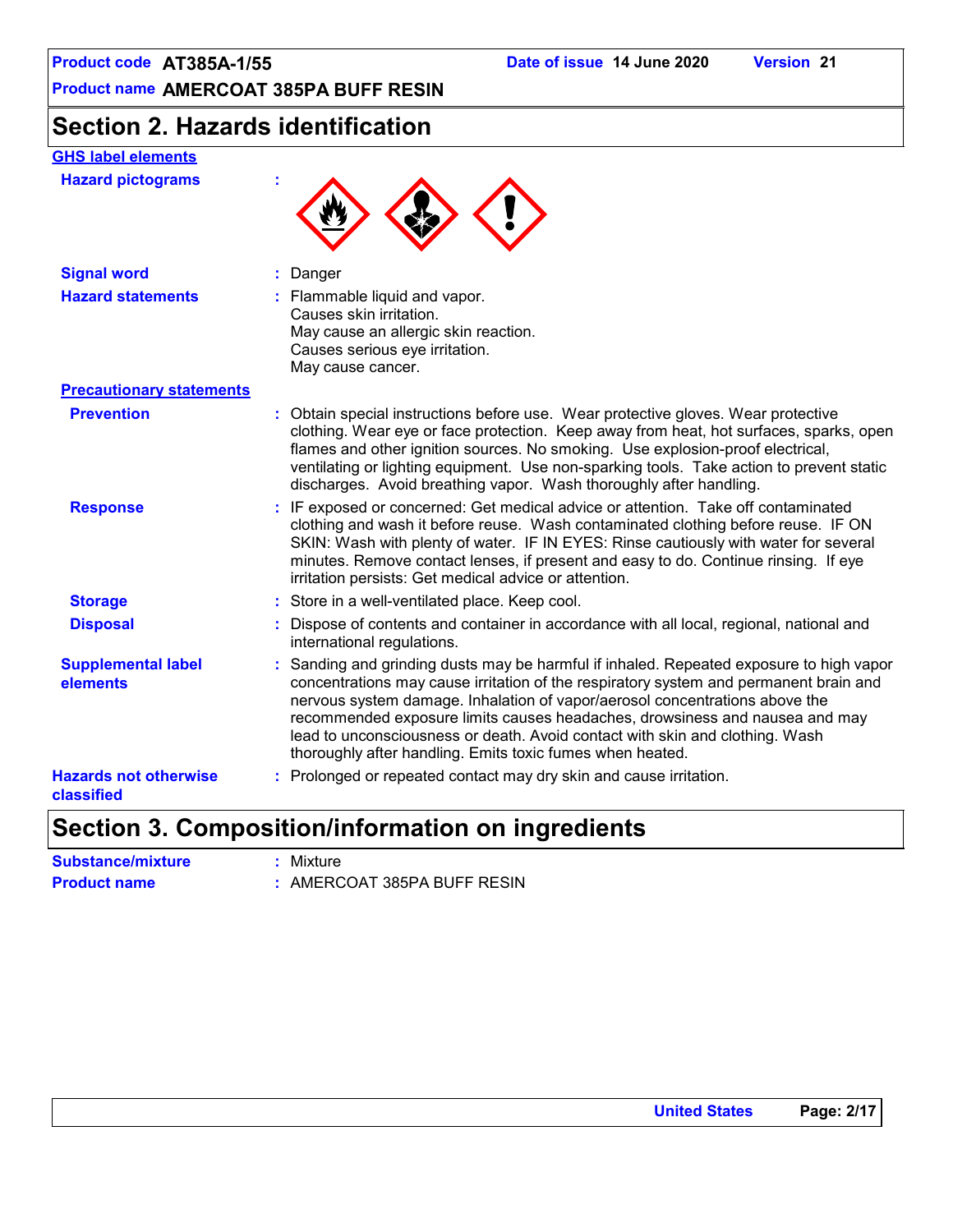### **Section 3. Composition/information on ingredients**

| <b>Ingredient name</b>                      | $\frac{9}{6}$    | <b>CAS number</b> |
|---------------------------------------------|------------------|-------------------|
| bis-[4-(2,3-epoxipropoxi)phenyl]propane     | I≥20 - ≤50       | 1675-54-3         |
| 2-methoxy-1-methylethyl acetate             | $\geq 5.0 - 510$ | 108-65-6          |
| titanium dioxide                            | $\geq 5.0 - 510$ | 13463-67-7        |
| Solvent naphtha (petroleum), heavy arom.    | $\geq 1.0 - 5.0$ | 64742-94-5        |
| Solvent naphtha (petroleum), light aromatic | $≥1.0 - ≤5.0$    | 64742-95-6        |
| barium sulfate                              | $≥1.0 - ≤5.0$    | 7727-43-7         |
| 1,2,4-trimethylbenzene                      | l≥1.0 - ≤5.0     | 95-63-6           |
| 3-butoxypropan-2-ol                         | $\geq 1.0 - 5.0$ | 5131-66-8         |
| naphthalene                                 | $\leq 1.0$       | $91 - 20 - 3$     |

SUB codes represent substances without registered CAS Numbers.

Any concentration shown as a range is to protect confidentiality or is due to batch variation.

**There are no additional ingredients present which, within the current knowledge of the supplier and in the concentrations applicable, are classified as hazardous to health or the environment and hence require reporting in this section.**

**Occupational exposure limits, if available, are listed in Section 8.**

### **Section 4. First aid measures**

**Description of necessary first aid measures** If ingestion, irritation, any type of overexposure or symptoms of overexposure occur during or persists after use of this product, contact a POISON CONTROL CENTER, EMERGENCY ROOM OR PHYSICIAN immediately; have Safety Data Sheet information available. Never give anything by mouth to an unconscious or convulsing person.

| <b>Eye contact</b>  | : Remove contact lenses, irrigate copiously with clean, fresh water, holding the eyelids<br>apart for at least 10 minutes and seek immediate medical advice.                                           |
|---------------------|--------------------------------------------------------------------------------------------------------------------------------------------------------------------------------------------------------|
| <b>Inhalation</b>   | : Remove to fresh air. Keep person warm and at rest. If not breathing, if breathing is<br>irregular or if respiratory arrest occurs, provide artificial respiration or oxygen by trained<br>personnel. |
| <b>Skin contact</b> | : Remove contaminated clothing and shoes. Wash skin thoroughly with soap and water<br>or use recognized skin cleanser. Do NOT use solvents or thinners.                                                |
| <b>Ingestion</b>    | : If swallowed, seek medical advice immediately and show this container or label. Keep<br>person warm and at rest. Do NOT induce vomiting.                                                             |

**Most important symptoms/effects, acute and delayed**

**Inhalation : Ingestion : Skin contact : Eye contact : Over-exposure signs/symptoms Inhalation :** No specific data. **Eye contact :** Adverse symptoms may include the following: pain or irritation watering redness **Potential acute health effects** Causes serious eye irritation. : No known significant effects or critical hazards. : No known significant effects or critical hazards. Causes skin irritation. Defatting to the skin. May cause an allergic skin reaction.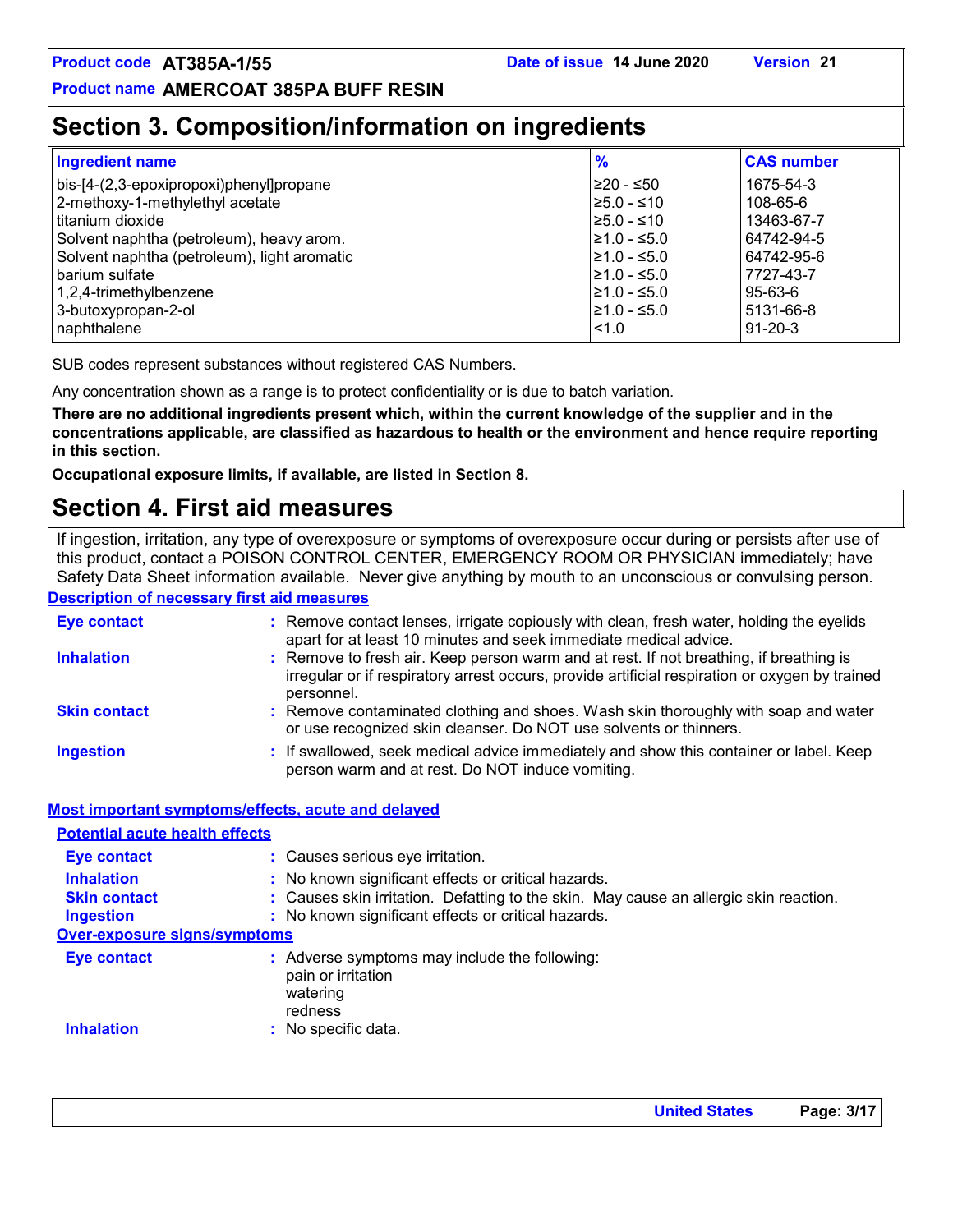### **Section 4. First aid measures**

| <b>Skin contact</b>               | : Adverse symptoms may include the following:<br>irritation<br>redness                                                                                                                                                                                                                                                                                                   |
|-----------------------------------|--------------------------------------------------------------------------------------------------------------------------------------------------------------------------------------------------------------------------------------------------------------------------------------------------------------------------------------------------------------------------|
|                                   | dryness<br>cracking                                                                                                                                                                                                                                                                                                                                                      |
| <b>Ingestion</b>                  | No specific data.                                                                                                                                                                                                                                                                                                                                                        |
| <b>Notes to physician</b>         | Indication of immediate medical attention and special treatment needed, if necessary<br>: Treat symptomatically. Contact poison treatment specialist immediately if large<br>quantities have been ingested or inhaled.                                                                                                                                                   |
| <b>Specific treatments</b>        | : No specific treatment.                                                                                                                                                                                                                                                                                                                                                 |
| <b>Protection of first-aiders</b> | : No action shall be taken involving any personal risk or without suitable training. If it is<br>suspected that fumes are still present, the rescuer should wear an appropriate mask or<br>self-contained breathing apparatus. It may be dangerous to the person providing aid to<br>give mouth-to-mouth resuscitation. Wash contaminated clothing thoroughly with water |

before removing it, or wear gloves.

**See toxicological information (Section 11)**

### **Section 5. Fire-fighting measures**

| <b>Extinguishing media</b>                               |                                                                                                                                                                                                                                                                                                                                                   |
|----------------------------------------------------------|---------------------------------------------------------------------------------------------------------------------------------------------------------------------------------------------------------------------------------------------------------------------------------------------------------------------------------------------------|
| <b>Suitable extinguishing</b><br>media                   | : Use dry chemical, $CO2$ , water spray (fog) or foam.                                                                                                                                                                                                                                                                                            |
| <b>Unsuitable extinguishing</b><br>media                 | : Do not use water jet.                                                                                                                                                                                                                                                                                                                           |
| <b>Specific hazards arising</b><br>from the chemical     | : Flammable liquid and vapor. In a fire or if heated, a pressure increase will occur and<br>the container may burst, with the risk of a subsequent explosion. Vapors may<br>accumulate in low or confined areas or travel a considerable distance to a source of<br>ignition and flash back. Runoff to sewer may create fire or explosion hazard. |
| <b>Hazardous thermal</b><br>decomposition products       | : Decomposition products may include the following materials:<br>carbon oxides<br>sulfur oxides<br>phosphorus oxides<br>metal oxide/oxides                                                                                                                                                                                                        |
| <b>Special protective actions</b><br>for fire-fighters   | : Promptly isolate the scene by removing all persons from the vicinity of the incident if<br>there is a fire. No action shall be taken involving any personal risk or without suitable<br>training. Move containers from fire area if this can be done without risk. Use water<br>spray to keep fire-exposed containers cool.                     |
| <b>Special protective</b><br>equipment for fire-fighters | Fire-fighters should wear appropriate protective equipment and self-contained breathing<br>apparatus (SCBA) with a full face-piece operated in positive pressure mode.                                                                                                                                                                            |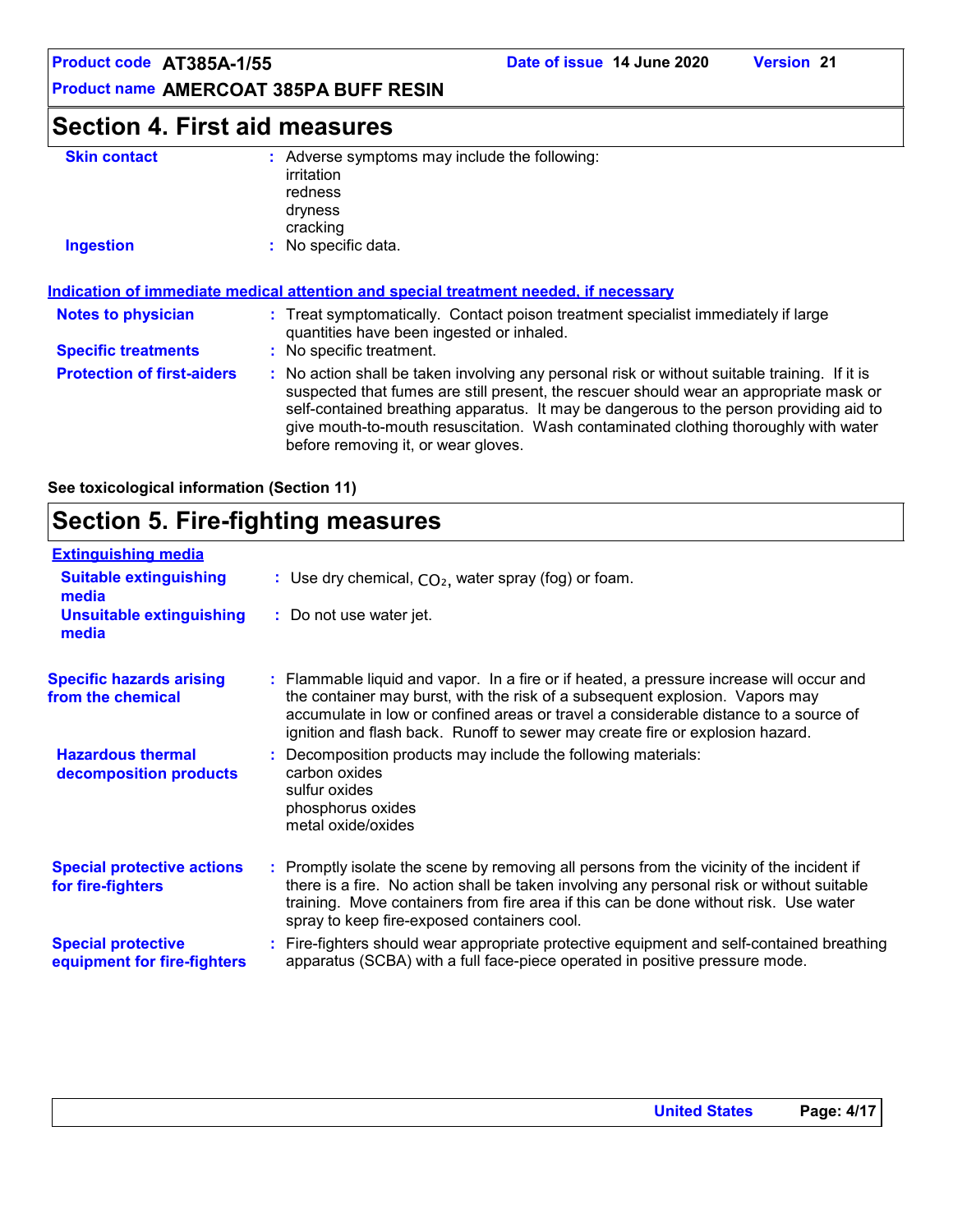### **Section 6. Accidental release measures**

#### **Personal precautions, protective equipment and emergency procedures**

| For non-emergency<br>personnel                        |    | : No action shall be taken involving any personal risk or without suitable training.<br>Evacuate surrounding areas. Keep unnecessary and unprotected personnel from<br>entering. Do not touch or walk through spilled material. Shut off all ignition sources.<br>No flares, smoking or flames in hazard area. Avoid breathing vapor or mist. Provide<br>adequate ventilation. Wear appropriate respirator when ventilation is inadequate. Put                                                                                                  |
|-------------------------------------------------------|----|-------------------------------------------------------------------------------------------------------------------------------------------------------------------------------------------------------------------------------------------------------------------------------------------------------------------------------------------------------------------------------------------------------------------------------------------------------------------------------------------------------------------------------------------------|
| For emergency responders                              | ÷. | on appropriate personal protective equipment.<br>If specialized clothing is required to deal with the spillage, take note of any information in<br>Section 8 on suitable and unsuitable materials. See also the information in "For non-<br>emergency personnel".                                                                                                                                                                                                                                                                               |
| <b>Environmental precautions</b>                      |    | : Avoid dispersal of spilled material and runoff and contact with soil, waterways, drains<br>and sewers. Inform the relevant authorities if the product has caused environmental<br>pollution (sewers, waterways, soil or air).                                                                                                                                                                                                                                                                                                                 |
| Methods and materials for containment and cleaning up |    |                                                                                                                                                                                                                                                                                                                                                                                                                                                                                                                                                 |
| <b>Small spill</b>                                    |    | : Stop leak if without risk. Move containers from spill area. Use spark-proof tools and<br>explosion-proof equipment. Dilute with water and mop up if water-soluble. Alternatively,<br>or if water-insoluble, absorb with an inert dry material and place in an appropriate waste<br>disposal container. Dispose of via a licensed waste disposal contractor.                                                                                                                                                                                   |
| <b>Large spill</b>                                    |    | : Stop leak if without risk. Move containers from spill area. Use spark-proof tools and<br>explosion-proof equipment. Approach release from upwind. Prevent entry into sewers,<br>water courses, basements or confined areas. Wash spillages into an effluent treatment<br>plant or proceed as follows. Contain and collect spillage with non-combustible,<br>absorbent material e.g. sand, earth, vermiculite or diatomaceous earth and place in<br>container for dispessol according to local requisitions (see Section 12) Dispesse of via a |

container for disposal according to local regulations (see Section 13). Dispose of via a licensed waste disposal contractor. Contaminated absorbent material may pose the same hazard as the spilled product. Note: see Section 1 for emergency contact information and Section 13 for waste disposal.

### **Section 7. Handling and storage**

#### **Precautions for safe handling**

**Protective measures the C**: Put on appropriate personal protective equipment (see Section 8). Persons with a **Protes** history of skin sensitization problems should not be employed in any process in which this product is used. Avoid exposure - obtain special instructions before use. Do not handle until all safety precautions have been read and understood. Do not get in eyes or on skin or clothing. Do not ingest. Avoid breathing vapor or mist. Use only with adequate ventilation. Wear appropriate respirator when ventilation is inadequate. Do not enter storage areas and confined spaces unless adequately ventilated. Keep in the original container or an approved alternative made from a compatible material, kept tightly closed when not in use. Store and use away from heat, sparks, open flame or any other ignition source. Use explosion-proof electrical (ventilating, lighting and material handling) equipment. Use only non-sparking tools. Take precautionary measures against electrostatic discharges. Empty containers retain product residue and can be hazardous. Do not reuse container.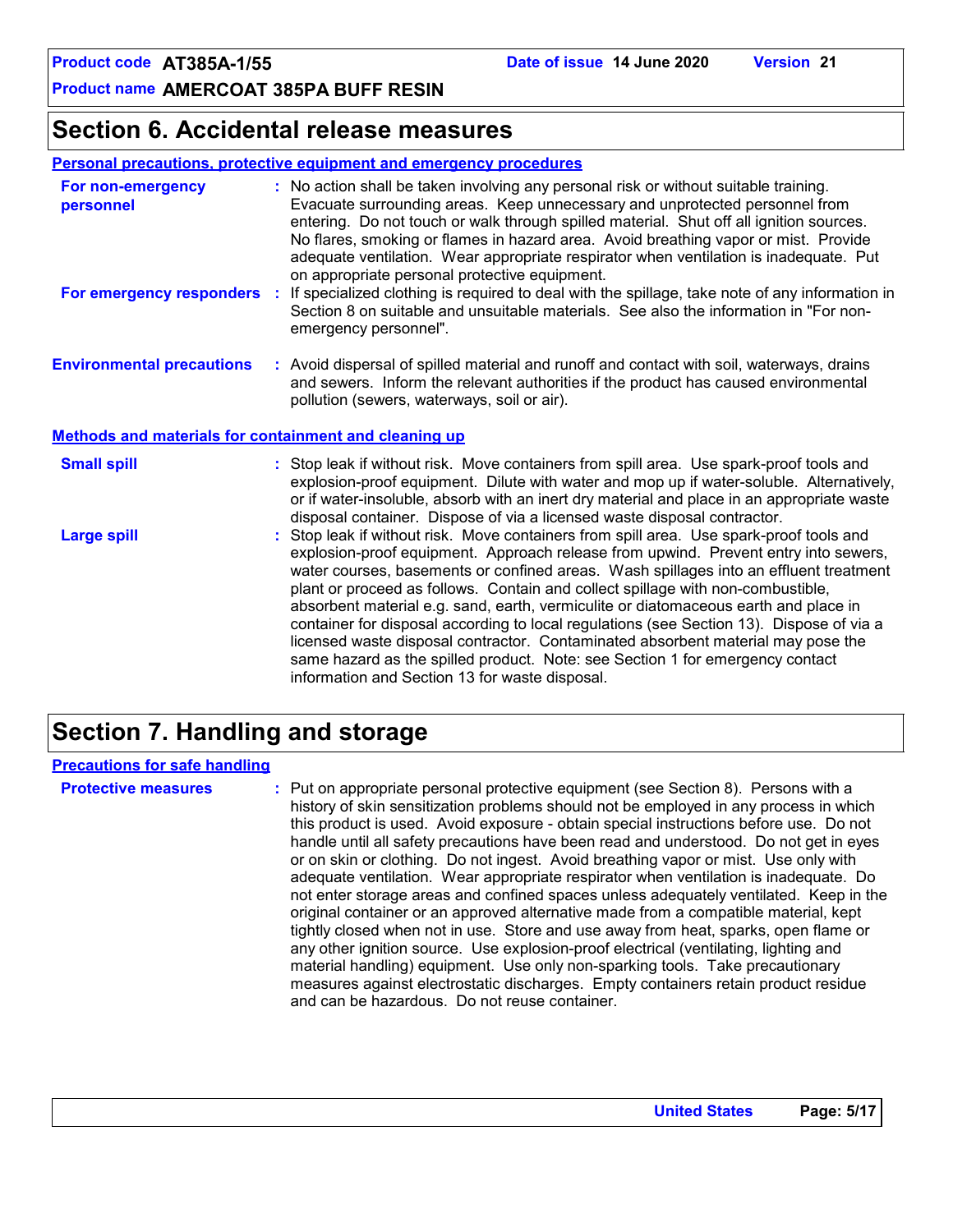### **Section 7. Handling and storage**

| <b>Special precautions</b>                                                       | : Vapors may accumulate in low or confined areas or travel a considerable distance to a<br>source of ignition and flash back. Vapors are heavier than air and may spread along<br>floors. If this material is part of a multiple component system, read the Safety Data<br>Sheet(s) for the other component or components before blending as the resulting<br>mixture may have the hazards of all of its parts.                                                                                                                                                                                                                                                                                                                   |
|----------------------------------------------------------------------------------|-----------------------------------------------------------------------------------------------------------------------------------------------------------------------------------------------------------------------------------------------------------------------------------------------------------------------------------------------------------------------------------------------------------------------------------------------------------------------------------------------------------------------------------------------------------------------------------------------------------------------------------------------------------------------------------------------------------------------------------|
| <b>Advice on general</b><br>occupational hygiene                                 | : Eating, drinking and smoking should be prohibited in areas where this material is<br>handled, stored and processed. Workers should wash hands and face before eating,<br>drinking and smoking. Remove contaminated clothing and protective equipment before<br>entering eating areas. See also Section 8 for additional information on hygiene<br>measures.                                                                                                                                                                                                                                                                                                                                                                     |
| <b>Conditions for safe storage,</b><br>including any<br><b>incompatibilities</b> | : Do not store above the following temperature: $50^{\circ}$ C (122 $^{\circ}$ F). Store in accordance with<br>local regulations. Store in a segregated and approved area. Store in original container<br>protected from direct sunlight in a dry, cool and well-ventilated area, away from<br>incompatible materials (see Section 10) and food and drink. Store locked up. Eliminate<br>all ignition sources. Separate from oxidizing materials. Keep container tightly closed<br>and sealed until ready for use. Containers that have been opened must be carefully<br>resealed and kept upright to prevent leakage. Do not store in unlabeled containers.<br>Use appropriate containment to avoid environmental contamination. |

# **Section 8. Exposure controls/personal protection**

### **Control parameters**

#### **Occupational exposure limits**

| <b>Ingredient name</b>                      | <b>Exposure limits</b>                              |  |  |
|---------------------------------------------|-----------------------------------------------------|--|--|
| bis-[4-(2,3-epoxipropoxi)phenyl]propane     | None.                                               |  |  |
| 2-methoxy-1-methylethyl acetate             | IPEL (PPG, 10/2017). Absorbed through               |  |  |
|                                             | skin.                                               |  |  |
|                                             | TWA: 30 ppm                                         |  |  |
|                                             | STEL: 90 ppm                                        |  |  |
| titanium dioxide                            | OSHA PEL (United States, 5/2018).                   |  |  |
|                                             | TWA: 15 mg/m <sup>3</sup> 8 hours. Form: Total dust |  |  |
|                                             | ACGIH TLV (United States, 3/2019).                  |  |  |
|                                             | TWA: 10 mg/m <sup>3</sup> 8 hours.                  |  |  |
| Solvent naphtha (petroleum), heavy arom.    | None.                                               |  |  |
| Solvent naphtha (petroleum), light aromatic | None.                                               |  |  |
| barium sulfate                              | <b>ACGIH TLV (United States, 3/2019).</b>           |  |  |
|                                             | TWA: 5 mg/m <sup>3</sup> 8 hours. Form: Inhalable   |  |  |
|                                             | Ifraction                                           |  |  |
|                                             | OSHA PEL (United States, 5/2018).                   |  |  |
|                                             | TWA: 5 mg/m <sup>3</sup> 8 hours. Form: Respirable  |  |  |
|                                             | Ifraction                                           |  |  |
|                                             | TWA: 15 mg/m <sup>3</sup> 8 hours. Form: Total dust |  |  |
| 1,2,4-trimethylbenzene                      | ACGIH TLV (United States, 3/2019).                  |  |  |
|                                             | TWA: 123 mg/m <sup>3</sup> 8 hours.                 |  |  |
|                                             | TWA: 25 ppm 8 hours.                                |  |  |
| 3-butoxypropan-2-ol                         | IPEL (PPG).                                         |  |  |
|                                             | TWA: 50 ppm                                         |  |  |
| naphthalene                                 | ACGIH TLV (United States, 3/2019).                  |  |  |
|                                             | Absorbed through skin.                              |  |  |
|                                             | TWA: 52 mg/m <sup>3</sup> 8 hours.                  |  |  |
|                                             | <b>United States</b><br>Page: 6/17                  |  |  |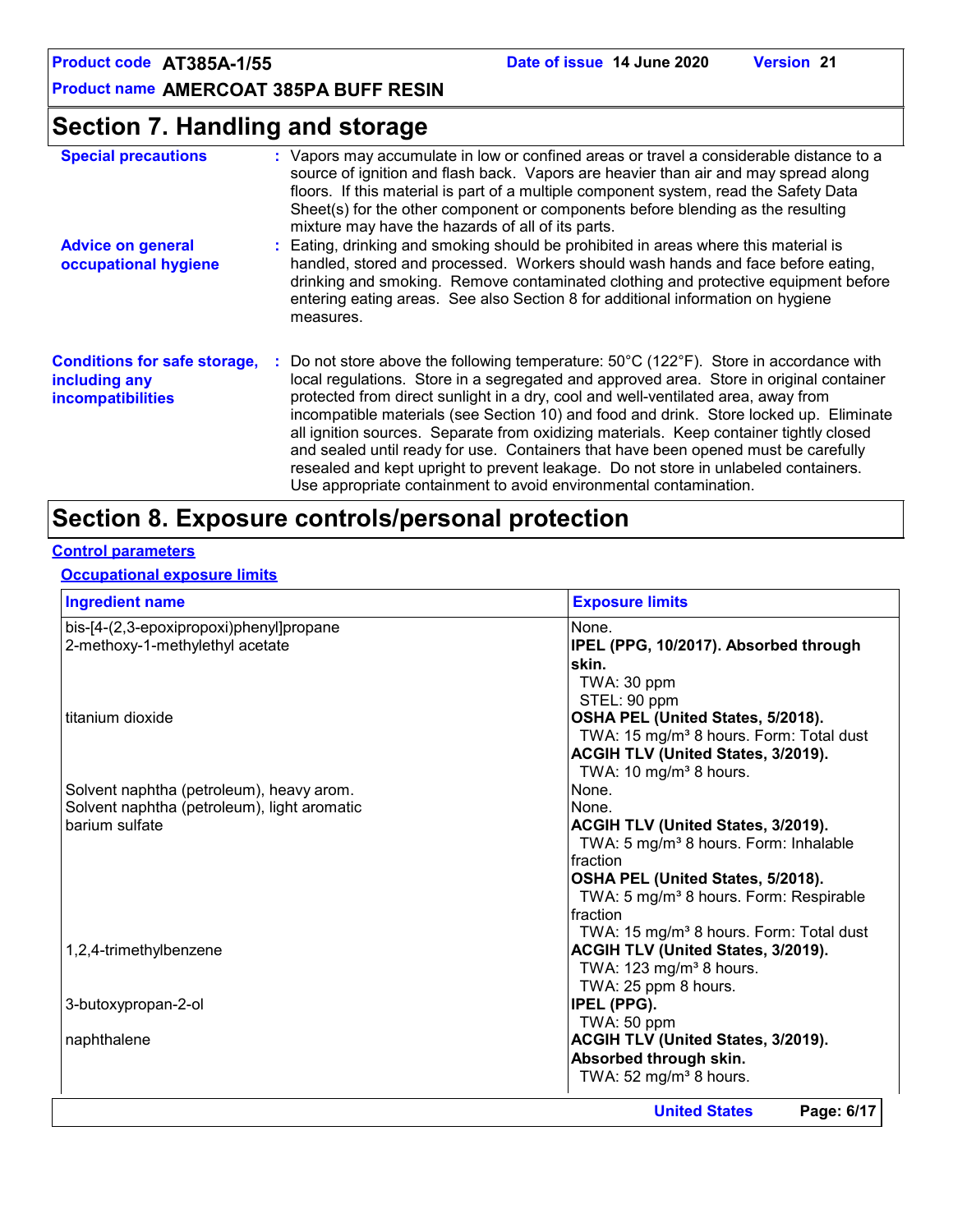### **Section 8. Exposure controls/personal protection**

 TWA: 10 ppm 8 hours. **OSHA PEL (United States, 5/2018).** TWA:  $50 \text{ mg/m}^3$  8 hours. TWA: 10 ppm 8 hours.

| $=$ Acceptable Maximum Peak                                  | S                    | = Potential skin absorption        |
|--------------------------------------------------------------|----------------------|------------------------------------|
| = American Conference of Governmental Industrial Hygienists. | SR.                  | = Respiratory sensitization        |
| $=$ Ceiling Limit                                            | SS                   | $=$ Skin sensitization             |
| $=$ Fume                                                     | <b>STEL</b>          | = Short term Exposure limit values |
| = Internal Permissible Exposure Limit                        | TD                   | $=$ Total dust                     |
| = Occupational Safety and Health Administration.             | TLV                  | = Threshold Limit Value            |
| $=$ Respirable                                               | TWA                  | $=$ Time Weighted Average          |
|                                                              | Key to abbreviations |                                    |

Z = OSHA 29 CFR 1910.1200 Subpart Z - Toxic and Hazardous Substances

#### **Consult local authorities for acceptable exposure limits.**

**Gloves :** butyl rubber

| <b>Recommended monitoring</b><br>procedures       | If this product contains ingredients with exposure limits, personal, workplace<br>atmosphere or biological monitoring may be required to determine the effectiveness of<br>the ventilation or other control measures and/or the necessity to use respiratory<br>protective equipment. Reference should be made to appropriate monitoring standards.<br>Reference to national guidance documents for methods for the determination of<br>hazardous substances will also be required. |
|---------------------------------------------------|-------------------------------------------------------------------------------------------------------------------------------------------------------------------------------------------------------------------------------------------------------------------------------------------------------------------------------------------------------------------------------------------------------------------------------------------------------------------------------------|
| <b>Appropriate engineering</b><br><b>controls</b> | : Use only with adequate ventilation. Use process enclosures, local exhaust ventilation or<br>other engineering controls to keep worker exposure to airborne contaminants below any<br>recommended or statutory limits. The engineering controls also need to keep gas,<br>vapor or dust concentrations below any lower explosive limits. Use explosion-proof<br>ventilation equipment.                                                                                             |
| <b>Environmental exposure</b><br>controls         | Emissions from ventilation or work process equipment should be checked to ensure<br>they comply with the requirements of environmental protection legislation. In some<br>cases, fume scrubbers, filters or engineering modifications to the process equipment<br>will be necessary to reduce emissions to acceptable levels.                                                                                                                                                       |
| <b>Individual protection measures</b>             |                                                                                                                                                                                                                                                                                                                                                                                                                                                                                     |
| <b>Hygiene measures</b>                           | : Wash hands, forearms and face thoroughly after handling chemical products, before<br>eating, smoking and using the lavatory and at the end of the working period.<br>Appropriate techniques should be used to remove potentially contaminated clothing.<br>Contaminated work clothing should not be allowed out of the workplace. Wash<br>contaminated clothing before reusing. Ensure that eyewash stations and safety<br>showers are close to the workstation location.         |
| <b>Eye/face protection</b>                        | : Chemical splash goggles.                                                                                                                                                                                                                                                                                                                                                                                                                                                          |
| <b>Skin protection</b>                            |                                                                                                                                                                                                                                                                                                                                                                                                                                                                                     |

**Hand protection The Chemical-resistant, impervious gloves complying with an approved standard should be <b>inverted** 

protection time of the gloves cannot be accurately estimated.

worn at all times when handling chemical products if a risk assessment indicates this is necessary. Considering the parameters specified by the glove manufacturer, check during use that the gloves are still retaining their protective properties. It should be noted that the time to breakthrough for any glove material may be different for different glove manufacturers. In the case of mixtures, consisting of several substances, the

**United States Page: 7/17**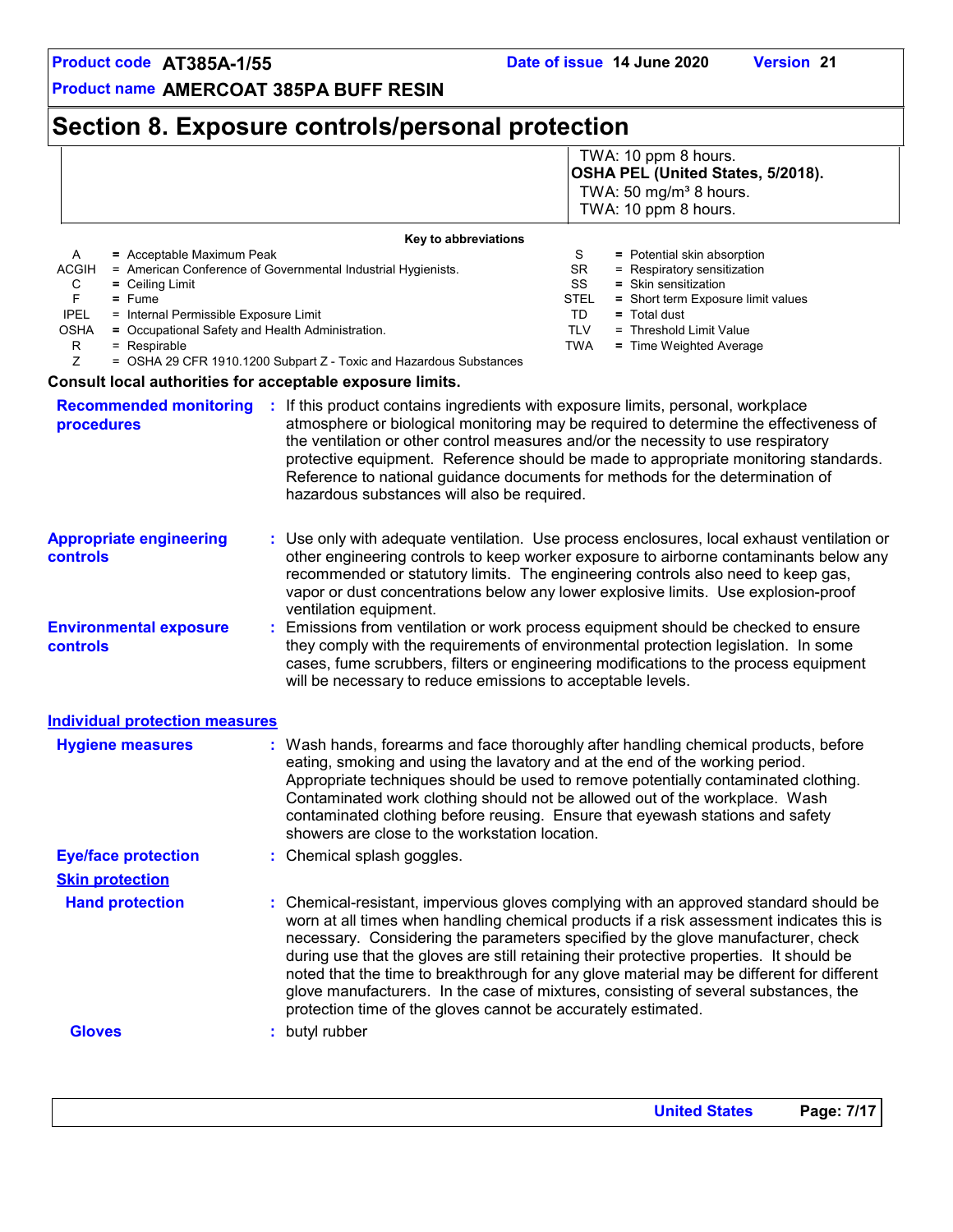### **Section 8. Exposure controls/personal protection**

| <b>Body protection</b>        | : Personal protective equipment for the body should be selected based on the task being<br>performed and the risks involved and should be approved by a specialist before<br>handling this product. When there is a risk of ignition from static electricity, wear anti-<br>static protective clothing. For the greatest protection from static discharges, clothing<br>should include anti-static overalls, boots and gloves.                     |
|-------------------------------|----------------------------------------------------------------------------------------------------------------------------------------------------------------------------------------------------------------------------------------------------------------------------------------------------------------------------------------------------------------------------------------------------------------------------------------------------|
| <b>Other skin protection</b>  | : Appropriate footwear and any additional skin protection measures should be selected<br>based on the task being performed and the risks involved and should be approved by a<br>specialist before handling this product.                                                                                                                                                                                                                          |
| <b>Respiratory protection</b> | : Respirator selection must be based on known or anticipated exposure levels, the<br>hazards of the product and the safe working limits of the selected respirator. If workers<br>are exposed to concentrations above the exposure limit, they must use appropriate,<br>certified respirators. Use a properly fitted, air-purifying or air-fed respirator complying<br>with an approved standard if a risk assessment indicates this is necessary. |

### **Section 9. Physical and chemical properties**

| $:$ Liquid.                                                    |
|----------------------------------------------------------------|
| $:$ Not available.                                             |
| : Characteristic.                                              |
| $\cdot$ Not available.                                         |
| $:$ Not available.                                             |
| : Not available.                                               |
| : $>37.78^{\circ}C$ ( $>100^{\circ}F$ )                        |
| : Closed cup: 53.33°C (128°F)                                  |
| $:$ Not available.                                             |
| : Not available.                                               |
| : Not available.                                               |
| : Not available.                                               |
| $\therefore$ 0.23 (butyl acetate = 1)                          |
| $: 0.57$ kPa (4.3 mm Hg) [room temperature]                    |
| : Not available.                                               |
| : 1.41                                                         |
| : 11.77                                                        |
| Insoluble in the following materials: cold water.              |
| : Not available.                                               |
| : Kinematic (40°C (104°F)): >0.21 cm <sup>2</sup> /s (>21 cSt) |
| : 29% ( $v/v$ ), 18.73% ( $w/w$ )                              |
| : 81.27                                                        |
|                                                                |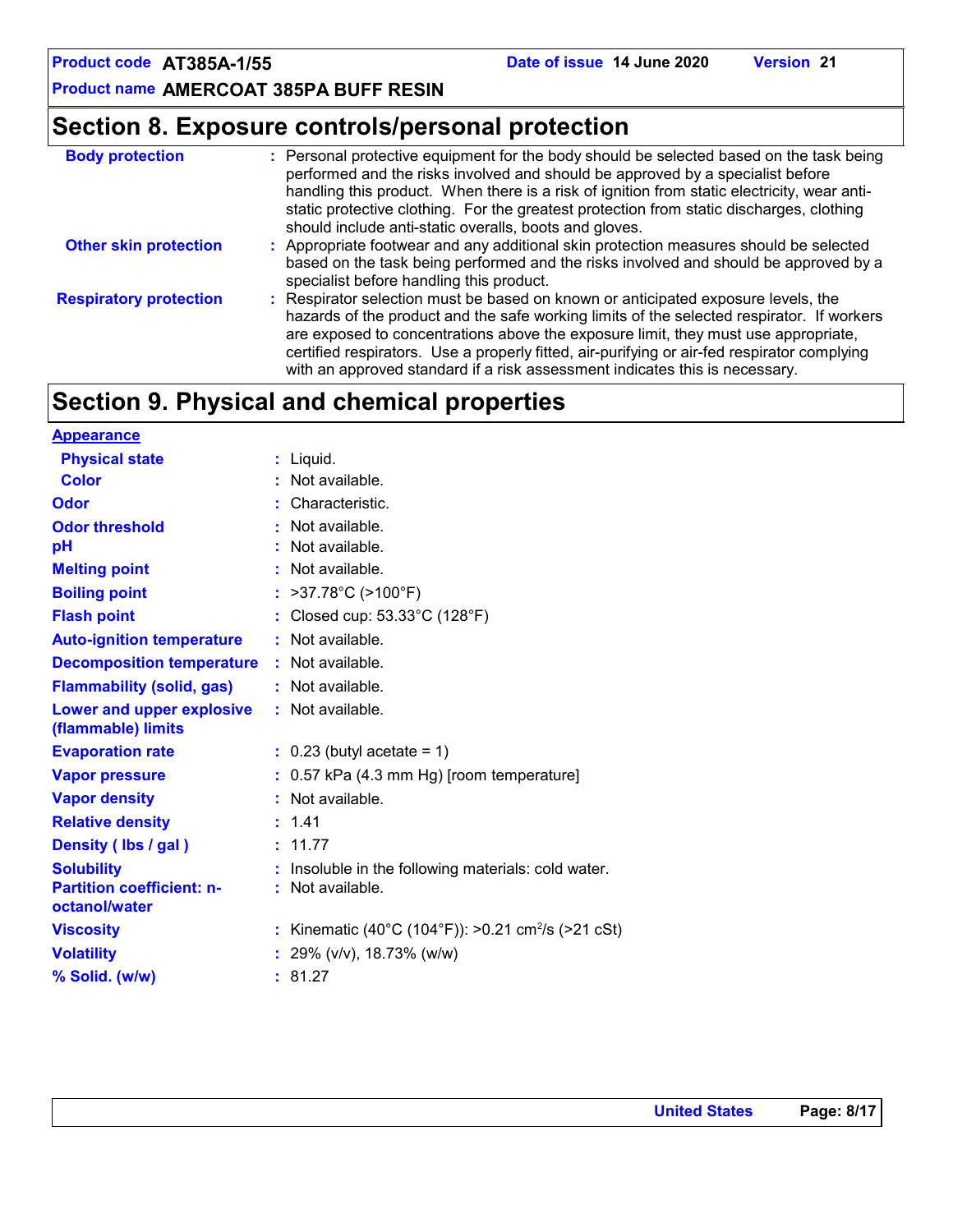### **Section 10. Stability and reactivity**

| <b>Reactivity</b>                            | : No specific test data related to reactivity available for this product or its ingredients.                                                  |
|----------------------------------------------|-----------------------------------------------------------------------------------------------------------------------------------------------|
| <b>Chemical stability</b>                    | : The product is stable.                                                                                                                      |
| <b>Possibility of hazardous</b><br>reactions | : Under normal conditions of storage and use, hazardous reactions will not occur.                                                             |
| <b>Conditions to avoid</b>                   | : When exposed to high temperatures may produce hazardous decomposition products.<br>Refer to protective measures listed in sections 7 and 8. |
| <b>Incompatible materials</b>                | : Keep away from the following materials to prevent strong exothermic reactions:<br>oxidizing agents, strong alkalis, strong acids.           |
| <b>Hazardous decomposition</b><br>products   | Decomposition products may include the following materials: carbon monoxide, carbon<br>dioxide, smoke, oxides of nitrogen.                    |

## **Section 11. Toxicological information**

#### **Information on toxicological effects**

#### **Acute toxicity**

| <b>Product/ingredient name</b>                 | <b>Result</b>                          | <b>Species</b> | <b>Dose</b>             | <b>Exposure</b> |
|------------------------------------------------|----------------------------------------|----------------|-------------------------|-----------------|
| bis-[4-(2,3-epoxipropoxi)<br>phenyl]propane    | LD50 Dermal                            | Rabbit         | 23000 mg/kg             |                 |
|                                                | LD50 Oral                              | Rat            | 15000 mg/kg             |                 |
| 2-methoxy-1-methylethyl<br>acetate             | LD50 Dermal                            | Rabbit         | $>5$ g/kg               |                 |
|                                                | LD50 Oral                              | Rat            | 8532 mg/kg              |                 |
| titanium dioxide                               | <b>LC50 Inhalation Dusts and mists</b> | Rat            | >6.82 mg/l              | 4 hours         |
|                                                | LD50 Dermal                            | Rabbit         | >5000 mg/kg             |                 |
|                                                | LD50 Oral                              | Rat            | >5000 mg/kg             |                 |
| Solvent naphtha (petroleum),<br>heavy arom.    | LC50 Inhalation Dusts and mists        | Rat            | $>5.2$ mg/l             | 4 hours         |
|                                                | LD50 Oral                              | Rat            | >5 g/kg                 |                 |
| Solvent naphtha (petroleum),<br>light aromatic | LD50 Dermal                            | Rabbit         | 3.48 g/kg               |                 |
|                                                | LD50 Oral                              | Rat            | 8400 mg/kg              |                 |
| barium sulfate                                 | LD50 Dermal                            | Rat            | >2000 mg/kg             |                 |
|                                                | LD50 Oral                              | Rat            | >5000 mg/kg             |                 |
| 1,2,4-trimethylbenzene                         | <b>LC50 Inhalation Vapor</b>           | Rat            | 18000 mg/m <sup>3</sup> | 4 hours         |
|                                                | LD50 Oral                              | Rat            | 5 g/kg                  |                 |
| 3-butoxypropan-2-ol                            | LD50 Dermal                            | Rabbit         | 3100 mg/kg              |                 |
|                                                | LD50 Oral                              | Rat            | 2.2 g/kg                |                 |
| naphthalene                                    | LD50 Dermal                            | Rabbit         | >20 g/kg                |                 |
|                                                | LD50 Oral                              | Rat            | 490 mg/kg               |                 |

**Conclusion/Summary :**

: There are no data available on the mixture itself.

#### **Irritation/Corrosion**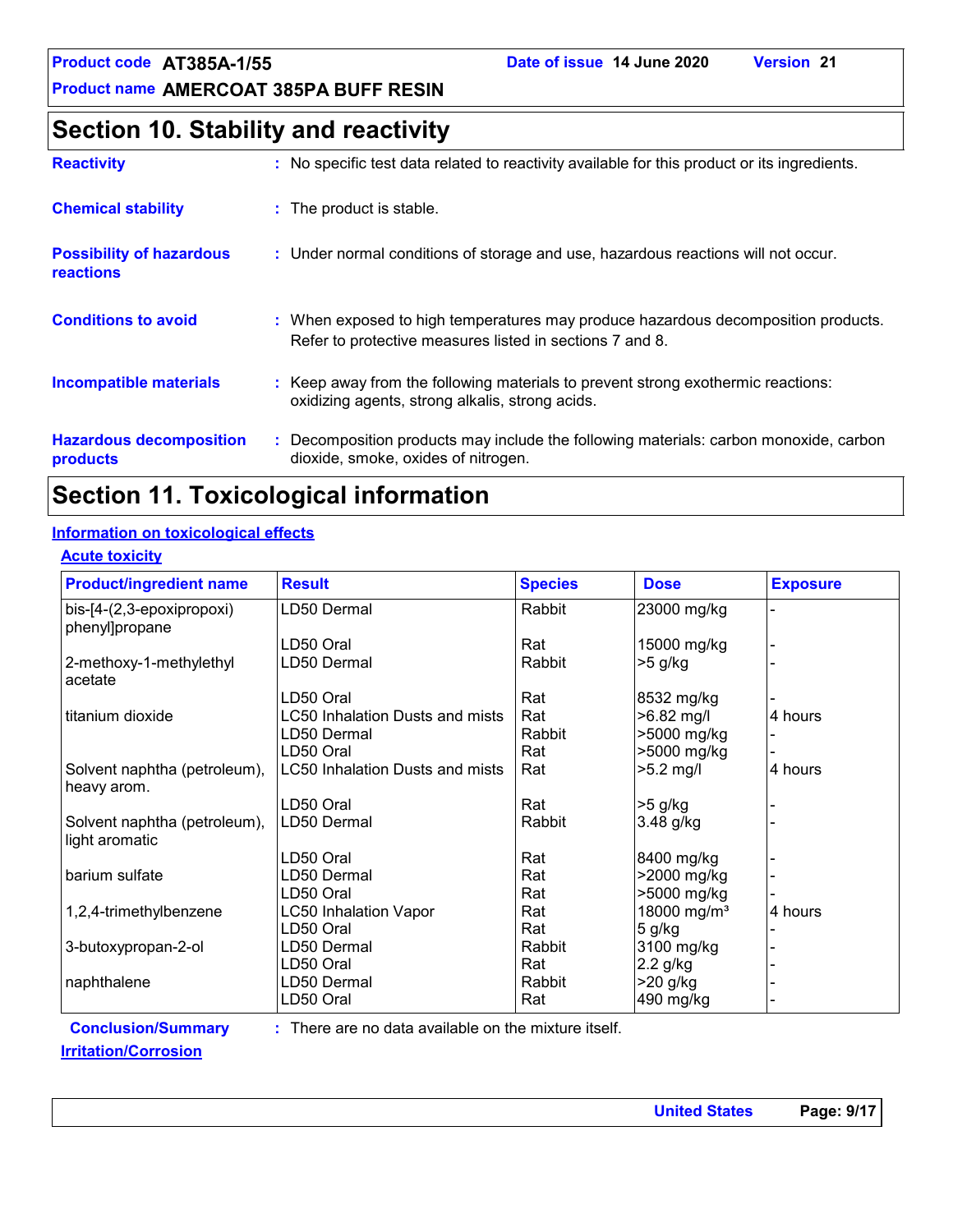# **Section 11. Toxicological information**

| <b>Product/ingredient name</b>                                                                                                                          | <b>Result</b>                                                                                                                   |             |                | <b>Species</b>                                                                                           | <b>Score</b>      |               | <b>Exposure</b>                                       | <b>Observation</b> |
|---------------------------------------------------------------------------------------------------------------------------------------------------------|---------------------------------------------------------------------------------------------------------------------------------|-------------|----------------|----------------------------------------------------------------------------------------------------------|-------------------|---------------|-------------------------------------------------------|--------------------|
| bis-[4-(2,3-epoxipropoxi)<br>phenyl]propane                                                                                                             | Eyes - Redness of the<br>conjunctivae<br>Eyes - Mild irritant<br>Skin - Erythema/Eschar<br>Skin - Edema<br>Skin - Mild irritant |             |                | Rabbit<br>Rabbit<br>Rabbit<br>Rabbit<br>Rabbit                                                           | 0.4<br>0.8<br>0.5 |               | 24 hours<br>24 hours<br>4 hours<br>4 hours<br>4 hours | ÷,<br>۰            |
| <b>Conclusion/Summary</b>                                                                                                                               |                                                                                                                                 |             |                |                                                                                                          |                   |               |                                                       |                    |
| <b>Skin</b>                                                                                                                                             |                                                                                                                                 |             |                | There are no data available on the mixture itself.                                                       |                   |               |                                                       |                    |
| <b>Eyes</b>                                                                                                                                             |                                                                                                                                 |             |                | There are no data available on the mixture itself.                                                       |                   |               |                                                       |                    |
| <b>Respiratory</b>                                                                                                                                      |                                                                                                                                 |             |                | There are no data available on the mixture itself.                                                       |                   |               |                                                       |                    |
| <b>Sensitization</b>                                                                                                                                    |                                                                                                                                 |             |                |                                                                                                          |                   |               |                                                       |                    |
| <b>Product/ingredient name</b>                                                                                                                          | <b>Route of</b><br>exposure                                                                                                     |             | <b>Species</b> |                                                                                                          |                   | <b>Result</b> |                                                       |                    |
| bis-[4-(2,3-epoxipropoxi)<br>phenyl]propane                                                                                                             | skin                                                                                                                            |             | Mouse          |                                                                                                          |                   |               | Sensitizing                                           |                    |
| <b>Conclusion/Summary</b><br><b>Skin</b><br><b>Respiratory</b>                                                                                          |                                                                                                                                 |             |                | There are no data available on the mixture itself.<br>There are no data available on the mixture itself. |                   |               |                                                       |                    |
| <b>Mutagenicity</b><br><b>Conclusion/Summary</b>                                                                                                        |                                                                                                                                 |             |                | : There are no data available on the mixture itself.                                                     |                   |               |                                                       |                    |
| <b>Carcinogenicity</b>                                                                                                                                  |                                                                                                                                 |             |                |                                                                                                          |                   |               |                                                       |                    |
| <b>Conclusion/Summary</b>                                                                                                                               |                                                                                                                                 |             |                | : There are no data available on the mixture itself.                                                     |                   |               |                                                       |                    |
| <b>Classification</b>                                                                                                                                   |                                                                                                                                 |             |                |                                                                                                          |                   |               |                                                       |                    |
| <b>Product/ingredient name</b>                                                                                                                          | <b>OSHA</b>                                                                                                                     | <b>IARC</b> | <b>NTP</b>     |                                                                                                          |                   |               |                                                       |                    |
| bis-[4-(2,3-epoxipropoxi)<br>phenyl]propane<br>titanium dioxide                                                                                         | ÷,                                                                                                                              | 3           |                |                                                                                                          |                   |               |                                                       |                    |
| naphthalene                                                                                                                                             |                                                                                                                                 | 2B<br>2B    |                | Reasonably anticipated to be a human carcinogen.                                                         |                   |               |                                                       |                    |
| <b>Carcinogen Classification code:</b>                                                                                                                  |                                                                                                                                 |             |                |                                                                                                          |                   |               |                                                       |                    |
| IARC: 1, 2A, 2B, 3, 4<br>NTP: Known to be a human carcinogen; Reasonably anticipated to be a human carcinogen<br>OSHA: +<br>Not listed/not regulated: - |                                                                                                                                 |             |                |                                                                                                          |                   |               |                                                       |                    |
| <b>Reproductive toxicity</b>                                                                                                                            |                                                                                                                                 |             |                |                                                                                                          |                   |               |                                                       |                    |
| <b>Conclusion/Summary</b>                                                                                                                               |                                                                                                                                 |             |                | : There are no data available on the mixture itself.                                                     |                   |               |                                                       |                    |
| <b>Teratogenicity</b>                                                                                                                                   |                                                                                                                                 |             |                |                                                                                                          |                   |               |                                                       |                    |
| <b>Conclusion/Summary</b>                                                                                                                               |                                                                                                                                 |             |                | : There are no data available on the mixture itself.                                                     |                   |               |                                                       |                    |

**Specific target organ toxicity (single exposure)**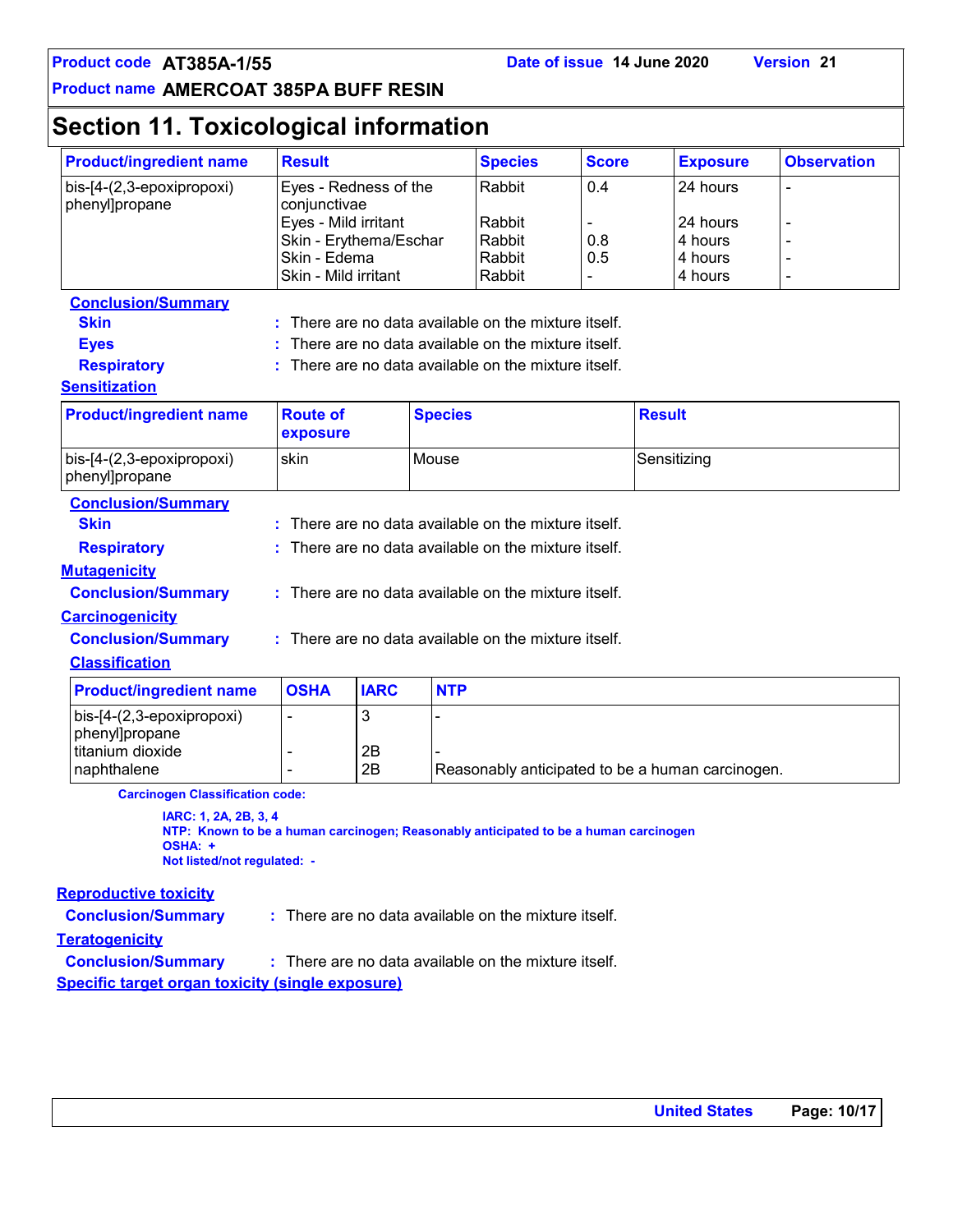### **Section 11. Toxicological information**

| <b>Name</b>                                                                             | <b>Category</b>           | <b>Route of</b><br>exposure | <b>Target organs</b>                                     |
|-----------------------------------------------------------------------------------------|---------------------------|-----------------------------|----------------------------------------------------------|
| Solvent naphtha (petroleum), heavy arom.<br>Solvent naphtha (petroleum), light aromatic | Category 3<br>Category 3  |                             | l Narcotic effects<br>Respiratory tract<br>l irritation. |
| 1,2,4-trimethylbenzene                                                                  | Category 3<br> Category 3 |                             | l Narcotic effects<br>Respiratory tract<br>irritation    |

#### **Specific target organ toxicity (repeated exposure)**

| <b>Name</b>          |                                                                                       | <b>Category</b> | <b>Route of</b><br><b>exposure</b> | <b>Target organs</b> |
|----------------------|---------------------------------------------------------------------------------------|-----------------|------------------------------------|----------------------|
| naphthalene          |                                                                                       | Category 2      |                                    |                      |
| <b>Target organs</b> | : Contains material which causes damage to the following organs: brain, eyes, central |                 |                                    |                      |

nervous system (CNS). Contains material which may cause damage to the following organs: blood, kidneys, lungs, upper respiratory tract, skin.

#### **Aspiration hazard**

| <b>Name</b>                                 | Result                                |
|---------------------------------------------|---------------------------------------|
| Solvent naphtha (petroleum), heavy arom.    | <b>ASPIRATION HAZARD - Category 1</b> |
| Solvent naphtha (petroleum), light aromatic | <b>ASPIRATION HAZARD - Category 1</b> |

#### **Information on the likely routes of exposure**

#### **Potential acute health effects**

| <b>Eye contact</b>                  | : Causes serious eye irritation.                                                              |
|-------------------------------------|-----------------------------------------------------------------------------------------------|
| <b>Inhalation</b>                   | : No known significant effects or critical hazards.                                           |
| <b>Skin contact</b>                 | : Causes skin irritation. Defatting to the skin. May cause an allergic skin reaction.         |
| <b>Ingestion</b>                    | : No known significant effects or critical hazards.                                           |
| <b>Over-exposure signs/symptoms</b> |                                                                                               |
| <b>Eye contact</b>                  | : Adverse symptoms may include the following:<br>pain or irritation<br>watering<br>redness    |
| <b>Inhalation</b>                   | : No specific data.                                                                           |
| <b>Skin contact</b>                 | : Adverse symptoms may include the following:<br>irritation<br>redness<br>dryness<br>cracking |
| <b>Ingestion</b>                    | $:$ No specific data.                                                                         |
|                                     | Delayed and immediate effects and also chronic effects from short and long term exposure      |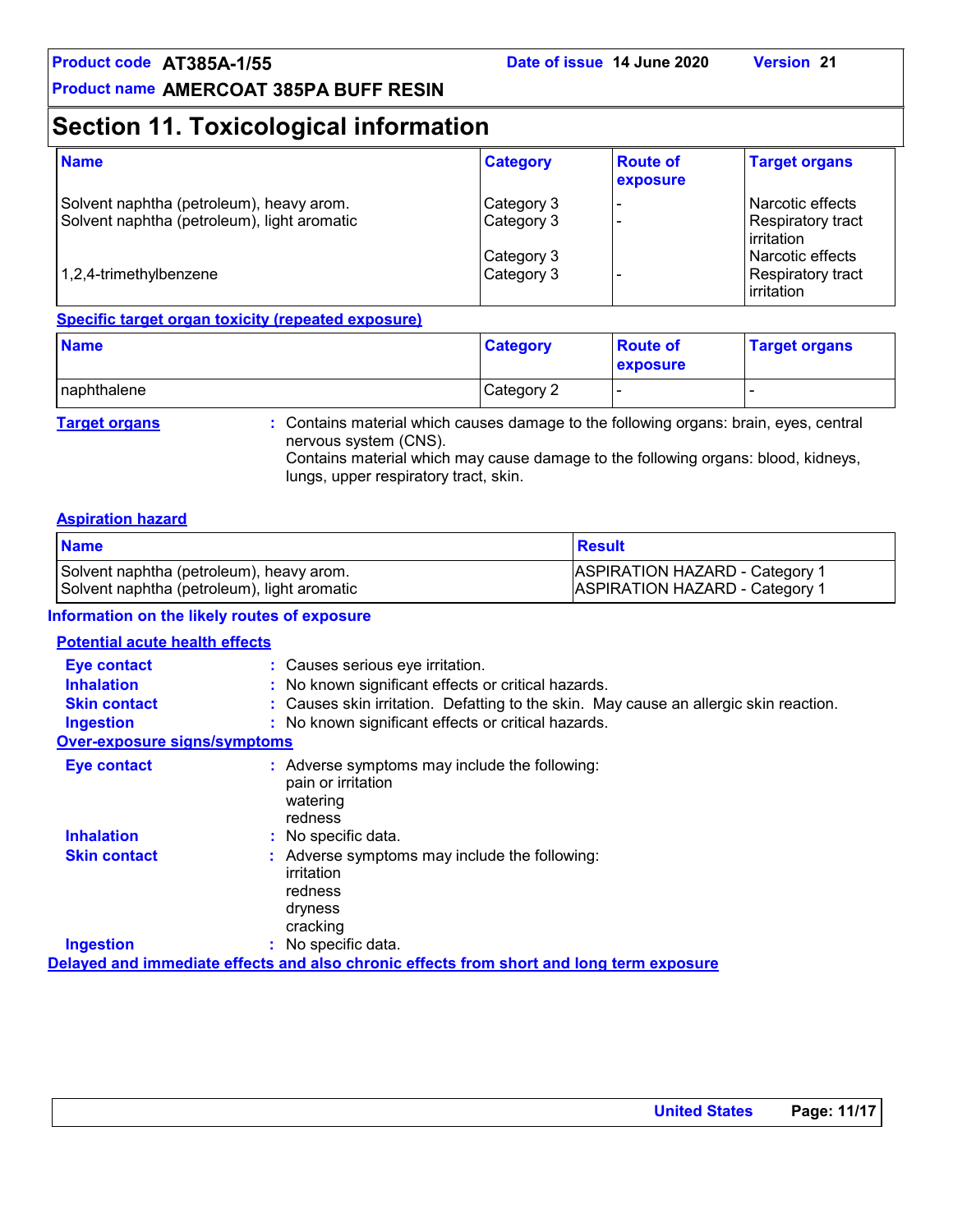# **Section 11. Toxicological information**

| <b>Conclusion/Summary</b>               | : There are no data available on the mixture itself. This product contains TiO2 which has<br>been classified as a GHS Carcinogen Category 2 based on its IARC 2B classification.<br>For many PPG products, TiO2 is utilized as a raw material in a liquid coating formulation.<br>In this case, the TiO2 particles are bound in a matrix with no meaningful potential for<br>human exposure to unbound particles of TiO2 when the product is applied with a brush<br>or roller. Sanding the coating surface or mist from spray applications may be harmful<br>depending on the duration and level of exposure and require the use of appropriate<br>personal protective equipment and/or engineering controls (see Section 8). Exposure to<br>component solvent vapor concentrations in excess of the stated occupational exposure<br>limit may result in adverse health effects such as mucous membrane and respiratory<br>system irritation and adverse effects on the kidneys, liver and central nervous system.<br>Symptoms and signs include headache, dizziness, fatigue, muscular weakness,<br>drowsiness and, in extreme cases, loss of consciousness. Solvents may cause some<br>of the above effects by absorption through the skin. There is some evidence that<br>repeated exposure to organic solvent vapors in combination with constant loud noise<br>can cause greater hearing loss than expected from exposure to noise alone. If<br>splashed in the eyes, the liquid may cause irritation and reversible damage. Ingestion<br>may cause nausea, diarrhea and vomiting. This takes into account, where known,<br>delayed and immediate effects and also chronic effects of components from short-term<br>and long-term exposure by oral, inhalation and dermal routes of exposure and eye<br>contact. |
|-----------------------------------------|------------------------------------------------------------------------------------------------------------------------------------------------------------------------------------------------------------------------------------------------------------------------------------------------------------------------------------------------------------------------------------------------------------------------------------------------------------------------------------------------------------------------------------------------------------------------------------------------------------------------------------------------------------------------------------------------------------------------------------------------------------------------------------------------------------------------------------------------------------------------------------------------------------------------------------------------------------------------------------------------------------------------------------------------------------------------------------------------------------------------------------------------------------------------------------------------------------------------------------------------------------------------------------------------------------------------------------------------------------------------------------------------------------------------------------------------------------------------------------------------------------------------------------------------------------------------------------------------------------------------------------------------------------------------------------------------------------------------------------------------------------------------------------------------------------------------|
| <b>Short term exposure</b>              |                                                                                                                                                                                                                                                                                                                                                                                                                                                                                                                                                                                                                                                                                                                                                                                                                                                                                                                                                                                                                                                                                                                                                                                                                                                                                                                                                                                                                                                                                                                                                                                                                                                                                                                                                                                                                        |
| <b>Potential immediate</b><br>effects   | : There are no data available on the mixture itself.                                                                                                                                                                                                                                                                                                                                                                                                                                                                                                                                                                                                                                                                                                                                                                                                                                                                                                                                                                                                                                                                                                                                                                                                                                                                                                                                                                                                                                                                                                                                                                                                                                                                                                                                                                   |
| <b>Potential delayed effects</b>        | $:$ There are no data available on the mixture itself.                                                                                                                                                                                                                                                                                                                                                                                                                                                                                                                                                                                                                                                                                                                                                                                                                                                                                                                                                                                                                                                                                                                                                                                                                                                                                                                                                                                                                                                                                                                                                                                                                                                                                                                                                                 |
| <b>Long term exposure</b>               |                                                                                                                                                                                                                                                                                                                                                                                                                                                                                                                                                                                                                                                                                                                                                                                                                                                                                                                                                                                                                                                                                                                                                                                                                                                                                                                                                                                                                                                                                                                                                                                                                                                                                                                                                                                                                        |
| <b>Potential immediate</b><br>effects   | $:$ There are no data available on the mixture itself.                                                                                                                                                                                                                                                                                                                                                                                                                                                                                                                                                                                                                                                                                                                                                                                                                                                                                                                                                                                                                                                                                                                                                                                                                                                                                                                                                                                                                                                                                                                                                                                                                                                                                                                                                                 |
| <b>Potential delayed effects</b>        | : There are no data available on the mixture itself.                                                                                                                                                                                                                                                                                                                                                                                                                                                                                                                                                                                                                                                                                                                                                                                                                                                                                                                                                                                                                                                                                                                                                                                                                                                                                                                                                                                                                                                                                                                                                                                                                                                                                                                                                                   |
| <b>Potential chronic health effects</b> |                                                                                                                                                                                                                                                                                                                                                                                                                                                                                                                                                                                                                                                                                                                                                                                                                                                                                                                                                                                                                                                                                                                                                                                                                                                                                                                                                                                                                                                                                                                                                                                                                                                                                                                                                                                                                        |
| <b>General</b>                          | : Prolonged or repeated contact can defat the skin and lead to irritation, cracking and/or<br>dermatitis. Once sensitized, a severe allergic reaction may occur when subsequently<br>exposed to very low levels.                                                                                                                                                                                                                                                                                                                                                                                                                                                                                                                                                                                                                                                                                                                                                                                                                                                                                                                                                                                                                                                                                                                                                                                                                                                                                                                                                                                                                                                                                                                                                                                                       |
| <b>Carcinogenicity</b>                  | : May cause cancer. Risk of cancer depends on duration and level of exposure.                                                                                                                                                                                                                                                                                                                                                                                                                                                                                                                                                                                                                                                                                                                                                                                                                                                                                                                                                                                                                                                                                                                                                                                                                                                                                                                                                                                                                                                                                                                                                                                                                                                                                                                                          |
| <b>Mutagenicity</b>                     | : No known significant effects or critical hazards.                                                                                                                                                                                                                                                                                                                                                                                                                                                                                                                                                                                                                                                                                                                                                                                                                                                                                                                                                                                                                                                                                                                                                                                                                                                                                                                                                                                                                                                                                                                                                                                                                                                                                                                                                                    |
| <b>Teratogenicity</b>                   | : No known significant effects or critical hazards.                                                                                                                                                                                                                                                                                                                                                                                                                                                                                                                                                                                                                                                                                                                                                                                                                                                                                                                                                                                                                                                                                                                                                                                                                                                                                                                                                                                                                                                                                                                                                                                                                                                                                                                                                                    |
| <b>Developmental effects</b>            | : No known significant effects or critical hazards.                                                                                                                                                                                                                                                                                                                                                                                                                                                                                                                                                                                                                                                                                                                                                                                                                                                                                                                                                                                                                                                                                                                                                                                                                                                                                                                                                                                                                                                                                                                                                                                                                                                                                                                                                                    |
| <b>Fertility effects</b>                | : No known significant effects or critical hazards.                                                                                                                                                                                                                                                                                                                                                                                                                                                                                                                                                                                                                                                                                                                                                                                                                                                                                                                                                                                                                                                                                                                                                                                                                                                                                                                                                                                                                                                                                                                                                                                                                                                                                                                                                                    |
| <b>Numerical measures of toxicity</b>   |                                                                                                                                                                                                                                                                                                                                                                                                                                                                                                                                                                                                                                                                                                                                                                                                                                                                                                                                                                                                                                                                                                                                                                                                                                                                                                                                                                                                                                                                                                                                                                                                                                                                                                                                                                                                                        |
| <b>Acute toxicity estimates</b>         |                                                                                                                                                                                                                                                                                                                                                                                                                                                                                                                                                                                                                                                                                                                                                                                                                                                                                                                                                                                                                                                                                                                                                                                                                                                                                                                                                                                                                                                                                                                                                                                                                                                                                                                                                                                                                        |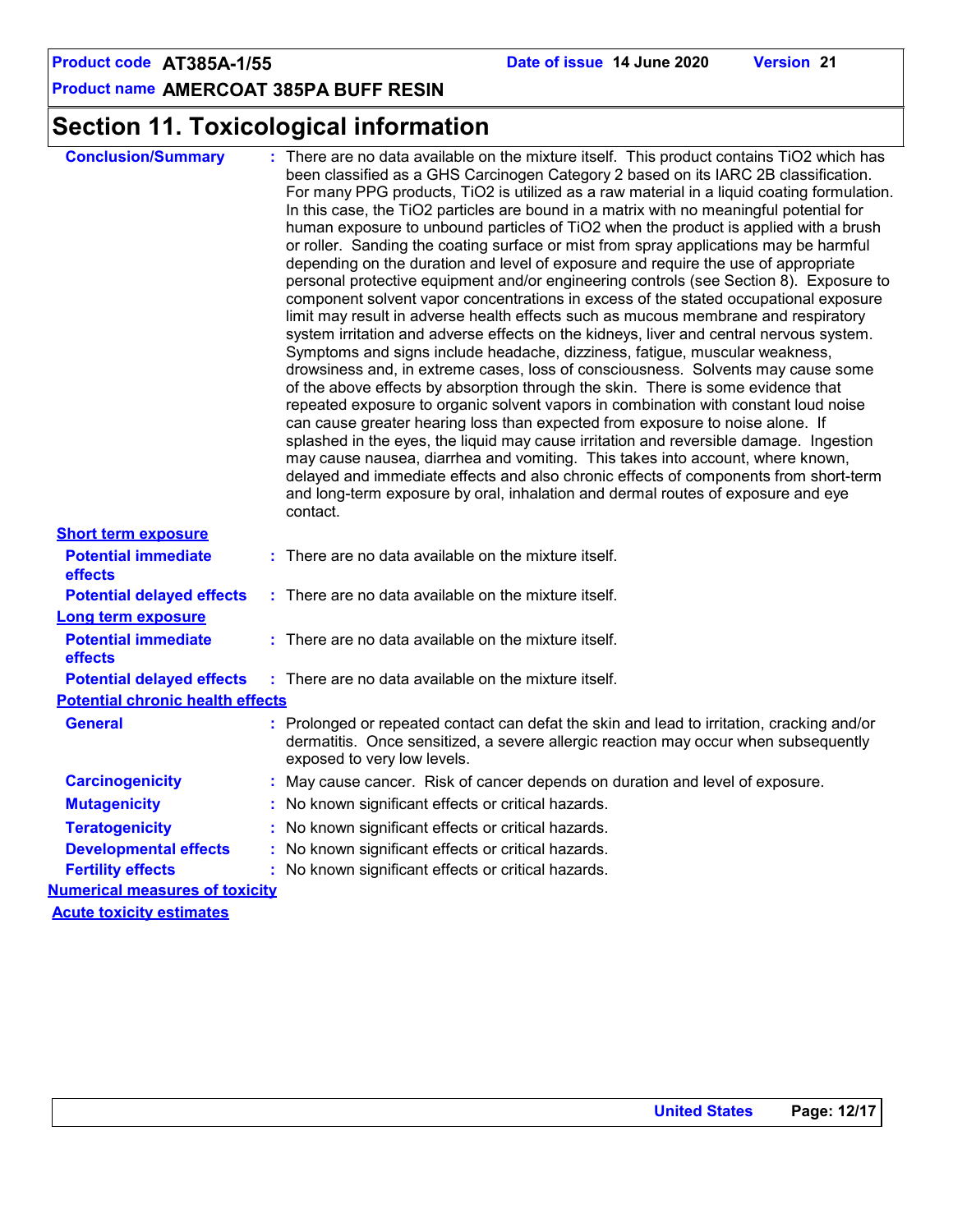### **Section 11. Toxicological information**

| <b>Product/ingredient name</b>              | Oral (mg/<br>kg) | <b>Dermal</b><br>(mg/kg) | <b>Inhalation</b><br>(gases)<br>(ppm) | <b>Inhalation</b><br>(vapors)<br>(mg/l) | <b>Inhalation</b><br>(dusts and<br>mists) (mg/ |
|---------------------------------------------|------------------|--------------------------|---------------------------------------|-----------------------------------------|------------------------------------------------|
| AMERCOAT 385PA BUFF RESIN                   | 101303.6         | 31805.1                  | N/A                                   | 219.2                                   | 18.3                                           |
| bis-[4-(2,3-epoxipropoxi)phenyl]propane     | 15000            | 23000                    | N/A                                   | N/A                                     | N/A                                            |
| 2-methoxy-1-methylethyl acetate             | 8532             | N/A                      | N/A                                   | N/A                                     | N/A                                            |
| Solvent naphtha (petroleum), light aromatic | 8400             | 3480                     | N/A                                   | N/A                                     | N/A                                            |
| barium sulfate                              | N/A              | 2500                     | N/A                                   | N/A                                     | N/A                                            |
| 1,2,4-trimethylbenzene                      | 5000             | N/A                      | N/A                                   | 18                                      | 1.5                                            |
| 3-butoxypropan-2-ol                         | 2200             | 3100                     | N/A                                   | N/A                                     | N/A                                            |
| naphthalene                                 | 490              | N/A                      | N/A                                   | N/A                                     | N/A                                            |

### **Section 12. Ecological information**

| <u> 1978 916 1</u>                             |                                  |                         |                 |
|------------------------------------------------|----------------------------------|-------------------------|-----------------|
| <b>Product/ingredient name</b>                 | <b>Result</b>                    | <b>Species</b>          | <b>Exposure</b> |
| bis-[4-(2,3-epoxipropoxi)<br>phenyl]propane    | Acute LC50 1.8 mg/l Fresh water  | Daphnia - daphnia magna | 48 hours        |
|                                                | Chronic NOEC 0.3 mg/l            | Daphnia                 | 21 days         |
| 2-methoxy-1-methylethyl<br>acetate             | Acute LC50 161 mg/l Fresh water  | Fish                    | 96 hours        |
| titanium dioxide                               | Acute LC50 >100 mg/l Fresh water | Daphnia - Daphnia magna | 48 hours        |
| Solvent naphtha (petroleum),<br>heavy arom.    | NOEL 0.48 mg/l Fresh water       | Daphnia                 | 21 days         |
| Solvent naphtha (petroleum),<br>light aromatic | Acute LC50 8.2 mg/l              | Fish                    | 96 hours        |

### **Persistence and degradability**

**Toxicity**

| <b>Product/ingredient name</b>    | <b>Aquatic half-life</b> | <b>Photolysis</b> | Biodegradability |
|-----------------------------------|--------------------------|-------------------|------------------|
| $\vert$ bis-[4-(2,3-epoxipropoxi) |                          |                   | Not readily      |
| phenyl]propane                    |                          |                   |                  |

#### **Bioaccumulative potential**

| <b>Product/ingredient name</b> | $LogP_{ow}$ | <b>BCF</b> | <b>Potential</b> |
|--------------------------------|-------------|------------|------------------|
| 2-methoxy-1-methylethyl        | 0.56        |            | low              |
| acetate                        |             |            |                  |
| $1,2,4$ -trimethylbenzene      | 3.63        | 120.23     | low              |
| 3-butoxypropan-2-ol            | 1.15        |            | low              |
| naphthalene                    | 3.3         | 85.11      | low              |

#### **Mobility in soil**

**Soil/water partition coefficient (Koc)** 

**:** Not available.

**United States Page: 13/17**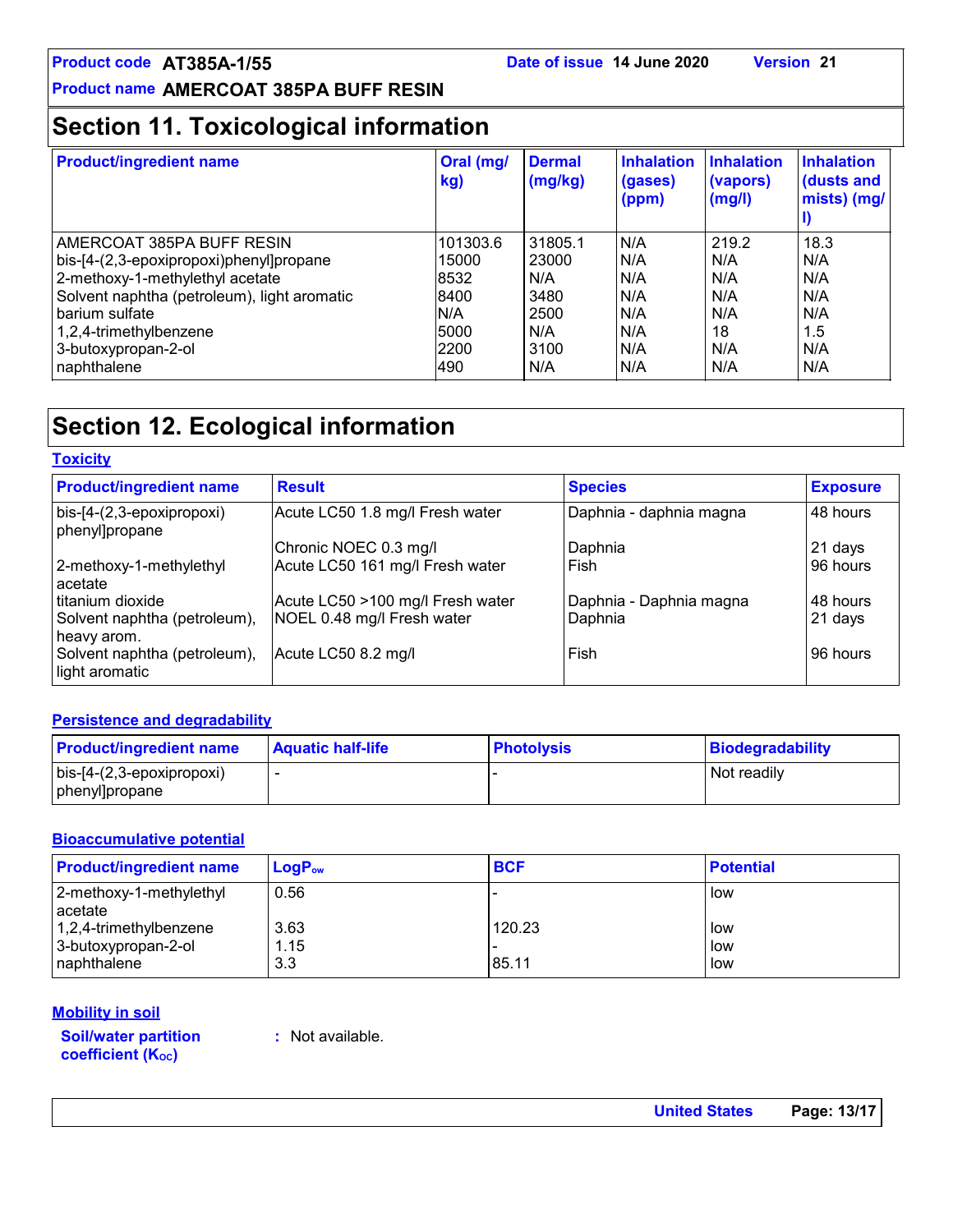### **Section 13. Disposal considerations**

**Disposal methods :**

The generation of waste should be avoided or minimized wherever possible. Disposal of this product, solutions and any by-products should at all times comply with the requirements of environmental protection and waste disposal legislation and any regional local authority requirements. Dispose of surplus and non-recyclable products via a licensed waste disposal contractor. Waste should not be disposed of untreated to the sewer unless fully compliant with the requirements of all authorities with jurisdiction. Waste packaging should be recycled. Incineration or landfill should only be considered when recycling is not feasible. This material and its container must be disposed of in a safe way. Care should be taken when handling emptied containers that have not been cleaned or rinsed out. Empty containers or liners may retain some product residues. Vapor from product residues may create a highly flammable or explosive atmosphere inside the container. Do not cut, weld or grind used containers unless they have been cleaned thoroughly internally. Avoid dispersal of spilled material and runoff and contact with soil, waterways, drains and sewers.

**Disposal should be in accordance with applicable regional, national and local laws and regulations.**

**Refer to Section 7: HANDLING AND STORAGE and Section 8: EXPOSURE CONTROLS/PERSONAL PROTECTION for additional handling information and protection of employees. Section 6. Accidental release measures**

#### PAINT 3 III PAINT 3 III PAINT UN1263 3 III UN1263 UN1263 **DOT IMDG IATA UN number UN proper shipping name Transport hazard class (es) Packing group Environmental hazards** No. The environmentally No. The environmentally and the environmentally hazardous substance mark is not required. **Marine pollutant substances**  $(bis-14-(2,3-epoxi)$  Not applicable. phenyl]propane, trizinc bis (orthophosphate)) **RQ substances** 23754.8 (naphthalene) Not applicable. Not applicable. Not applicable. Not applicable. Not applicable. **Product RQ (lbs)**

### **14. Transport information**

#### **Additional information**

| <b>DOT</b>  | : This product may be re-classified as "Combustible Liquid," unless transported by vessel or aircraft.<br>Non-bulk packages (less than or equal to 119 gal) of combustible liquids are not regulated as<br>hazardous materials in package sizes less than the product reportable quantity. |  |
|-------------|--------------------------------------------------------------------------------------------------------------------------------------------------------------------------------------------------------------------------------------------------------------------------------------------|--|
| <b>IMDG</b> | : The marine pollutant mark is not required when transported in sizes of $\leq 5$ L or $\leq 5$ kg.                                                                                                                                                                                        |  |
| <b>IATA</b> | : The environmentally hazardous substance mark may appear if required by other transportation<br>regulations.                                                                                                                                                                              |  |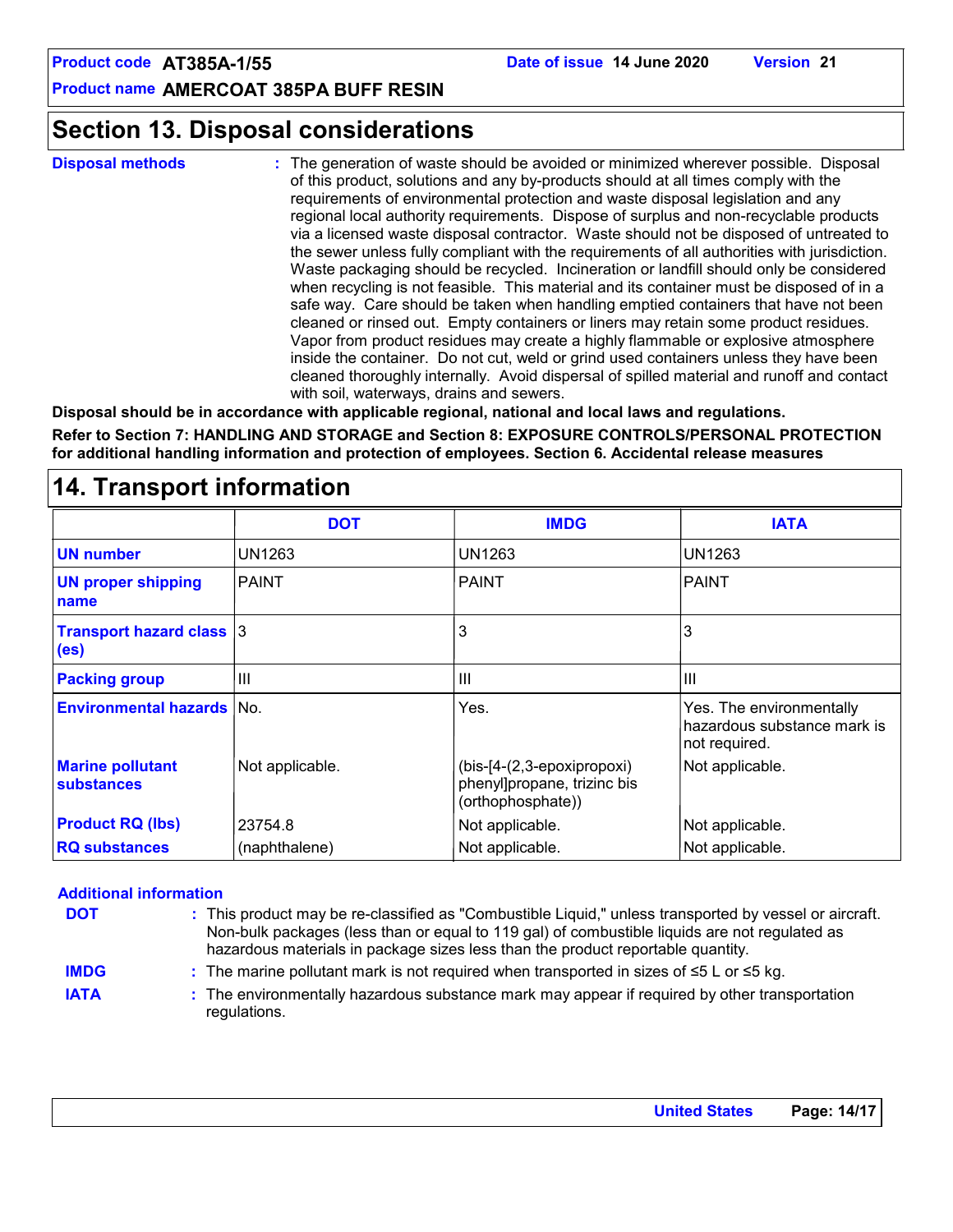### **14. Transport information**

**Special precautions for user Transport within user's premises:** always transport in closed containers that are **:** upright and secure. Ensure that persons transporting the product know what to do in the event of an accident or spillage.

**Transport in bulk according :** Not applicable. **to IMO instruments**

### **Section 15. Regulatory information**

#### **United States**

**United States inventory (TSCA 8b) : All components are active or exempted.** 

**U.S. Federal regulations :**

**SARA 302/304**

**SARA 304 RQ :** Not applicable.

**Composition/information on ingredients**

No products were found.

#### **SARA 311/312**

| <b>Classification</b> | : FLAMMABLE LIQUIDS - Category 3 |
|-----------------------|----------------------------------|
|                       | SKIN IRRITATION - Category 2     |
|                       | EYE IRRITATION - Category 2A     |
|                       | SKIN SENSITIZATION - Category 1  |
|                       | CARCINOGENICITY - Category 1B    |
|                       | HNOC - Defatting irritant        |

#### **Composition/information on ingredients**

| <b>Name</b>                                    | $\frac{9}{6}$ | <b>Classification</b>                                                                                                                                                                                                                                                                          |
|------------------------------------------------|---------------|------------------------------------------------------------------------------------------------------------------------------------------------------------------------------------------------------------------------------------------------------------------------------------------------|
| bis-[4-(2,3-epoxipropoxi)phenyl]<br>propane    | $≥20 - ≤50$   | SKIN IRRITATION - Category 2<br>EYE IRRITATION - Category 2A<br>SKIN SENSITIZATION - Category 1B                                                                                                                                                                                               |
| titanium dioxide                               | $≥5.0 - ≤10$  | <b>CARCINOGENICITY - Category 2</b>                                                                                                                                                                                                                                                            |
| Solvent naphtha (petroleum),<br>heavy arom.    | $≥1.0 - ≤5.0$ | FLAMMABLE LIQUIDS - Category 4<br>SPECIFIC TARGET ORGAN TOXICITY (SINGLE EXPOSURE)<br>(Narcotic effects) - Category 3<br><b>ASPIRATION HAZARD - Category 1</b><br>HNOC - Defatting irritant                                                                                                    |
| Solvent naphtha (petroleum),<br>light aromatic | $≥1.0 - ≤5.0$ | FLAMMABLE LIQUIDS - Category 3<br>SPECIFIC TARGET ORGAN TOXICITY (SINGLE EXPOSURE)<br>(Respiratory tract irritation) - Category 3<br>SPECIFIC TARGET ORGAN TOXICITY (SINGLE EXPOSURE)<br>(Narcotic effects) - Category 3<br><b>ASPIRATION HAZARD - Category 1</b><br>HNOC - Defatting irritant |
| 1,2,4-trimethylbenzene                         | $≥1.0 - ≤5.0$ | FLAMMABLE LIQUIDS - Category 3<br><b>ACUTE TOXICITY (inhalation) - Category 4</b><br><b>SKIN IRRITATION - Category 2</b><br>EYE IRRITATION - Category 2A<br>SPECIFIC TARGET ORGAN TOXICITY (SINGLE EXPOSURE)<br>(Respiratory tract irritation) - Category 3<br>HNOC - Defatting irritant       |

**United States Page: 15/17**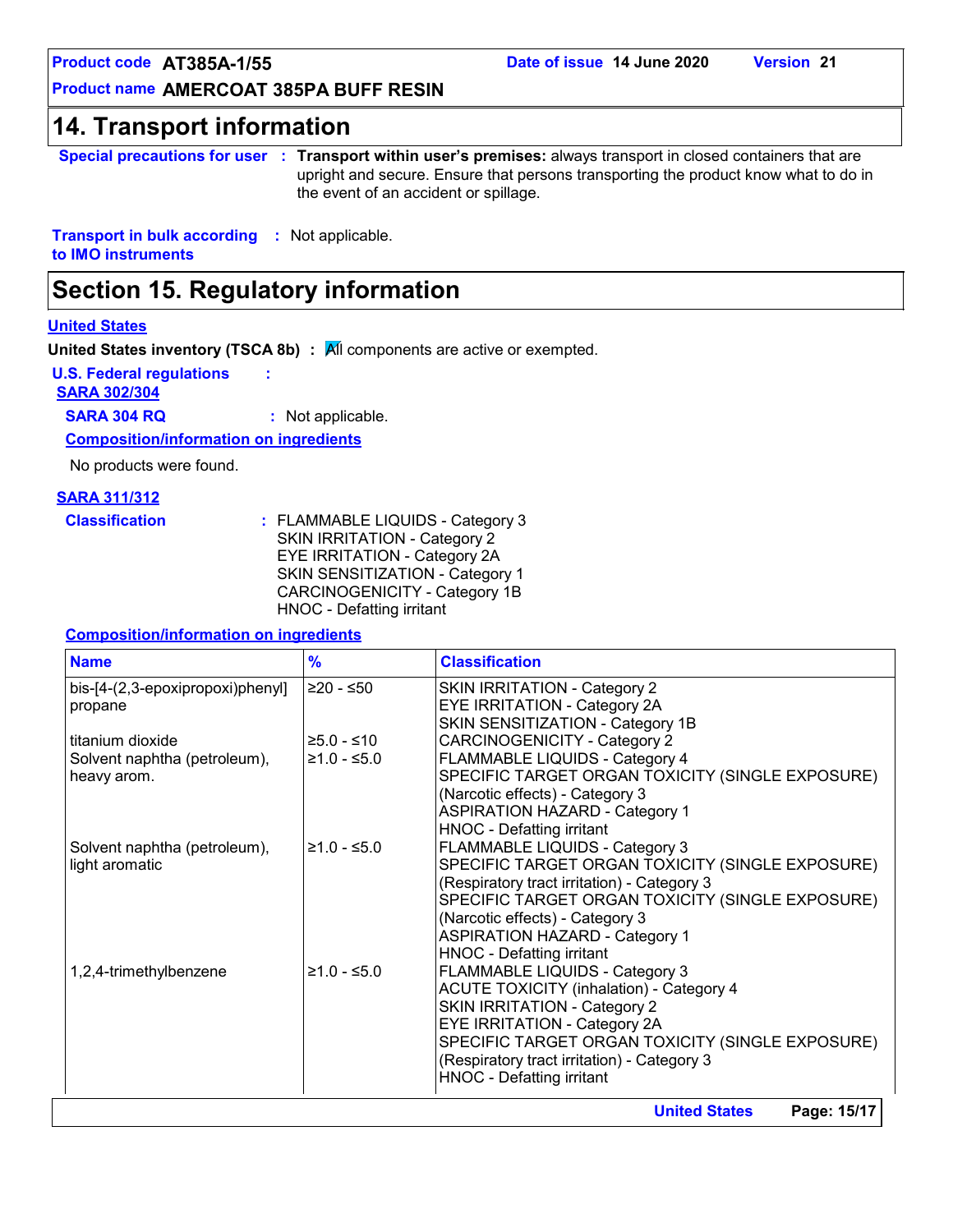### **Section 15. Regulatory information**

| 3-butoxypropan-2-ol | $≥1.0 - ≤5.0$ | <b>FLAMMABLE LIQUIDS - Category 4</b>    |
|---------------------|---------------|------------------------------------------|
|                     |               | SKIN IRRITATION - Category 2             |
|                     |               | <b>EYE IRRITATION - Category 2A</b>      |
| naphthalene         | 1.0           | <b>FLAMMABLE SOLIDS - Category 2</b>     |
|                     |               | ACUTE TOXICITY (oral) - Category 4       |
|                     |               | CARCINOGENICITY - Category 1B            |
|                     |               | SPECIFIC TARGET ORGAN TOXICITY (REPEATED |
|                     |               | <b>EXPOSURE) - Category 2</b>            |
|                     |               |                                          |

#### **SARA 313**

|                              | <b>Chemical name</b>            | <b>CAS number</b> | <b>Concentration</b> |
|------------------------------|---------------------------------|-------------------|----------------------|
| <b>Supplier notification</b> | $:$ trizinc bis(orthophosphate) | 7779-90-0         | $5 - 10$             |
|                              | 1,2,4-trimethylbenzene          | 95-63-6           | $1 - 5$              |
|                              | naphthalene                     | $91 - 20 - 3$     | $01 - 1$             |

SARA 313 notifications must not be detached from the SDS and any copying and redistribution of the SDS shall include copying and redistribution of the notice attached to copies of the SDS subsequently redistributed.

**Additional environmental information is contained on the Environmental Data Sheet for this product, which can be obtained from your PPG representative.**

#### **California Prop. 65**

**WARNING: Cancer - www.P65Warnings.ca.gov.** 

### **Section 16. Other information**

#### **Hazardous Material Information System (U.S.A.)**

**Health** : 2 \* **Flammability** : 2 **Physical hazards** : 0 0

( \* ) - Chronic effects

**Caution: HMIS® ratings are based on a 0-4 rating scale, with 0 representing minimal hazards or risks, and 4 representing significant hazards or risks. Although HMIS® ratings and the associated label are not required on MSDSs or products leaving a facility under 29 CFR 1910.1200, the preparer may choose to provide them. HMIS® ratings are to be used with a fully implemented HMIS® program. HMIS® is a registered trademark and service mark of the American Coatings Association, Inc.**

**The customer is responsible for determining the PPE code for this material. For more information on HMIS® Personal Protective Equipment (PPE) codes, consult the HMIS® Implementation Manual.**

| <b>National Fire Protection Association (U.S.A.)</b> |                                                                                                                                                                                                                                                                                                                                                                                                                                                                                                                                                                                              |
|------------------------------------------------------|----------------------------------------------------------------------------------------------------------------------------------------------------------------------------------------------------------------------------------------------------------------------------------------------------------------------------------------------------------------------------------------------------------------------------------------------------------------------------------------------------------------------------------------------------------------------------------------------|
| Health : 2 Flammability : 2                          | <b>Instability</b> : 0                                                                                                                                                                                                                                                                                                                                                                                                                                                                                                                                                                       |
| Date of previous issue                               | : 5/22/2020                                                                                                                                                                                                                                                                                                                                                                                                                                                                                                                                                                                  |
| <b>Organization that prepared : EHS</b><br>the MSDS  |                                                                                                                                                                                                                                                                                                                                                                                                                                                                                                                                                                                              |
| <b>Key to abbreviations</b>                          | $\therefore$ ATE = Acute Toxicity Estimate<br>BCF = Bioconcentration Factor<br>GHS = Globally Harmonized System of Classification and Labelling of Chemicals<br>IATA = International Air Transport Association<br>IBC = Intermediate Bulk Container<br><b>IMDG = International Maritime Dangerous Goods</b><br>LogPow = logarithm of the octanol/water partition coefficient<br>MARPOL = International Convention for the Prevention of Pollution From Ships, 1973<br>as modified by the Protocol of 1978. ("Marpol" = marine pollution)<br>$N/A = Not available$<br>SGG = Segregation Group |